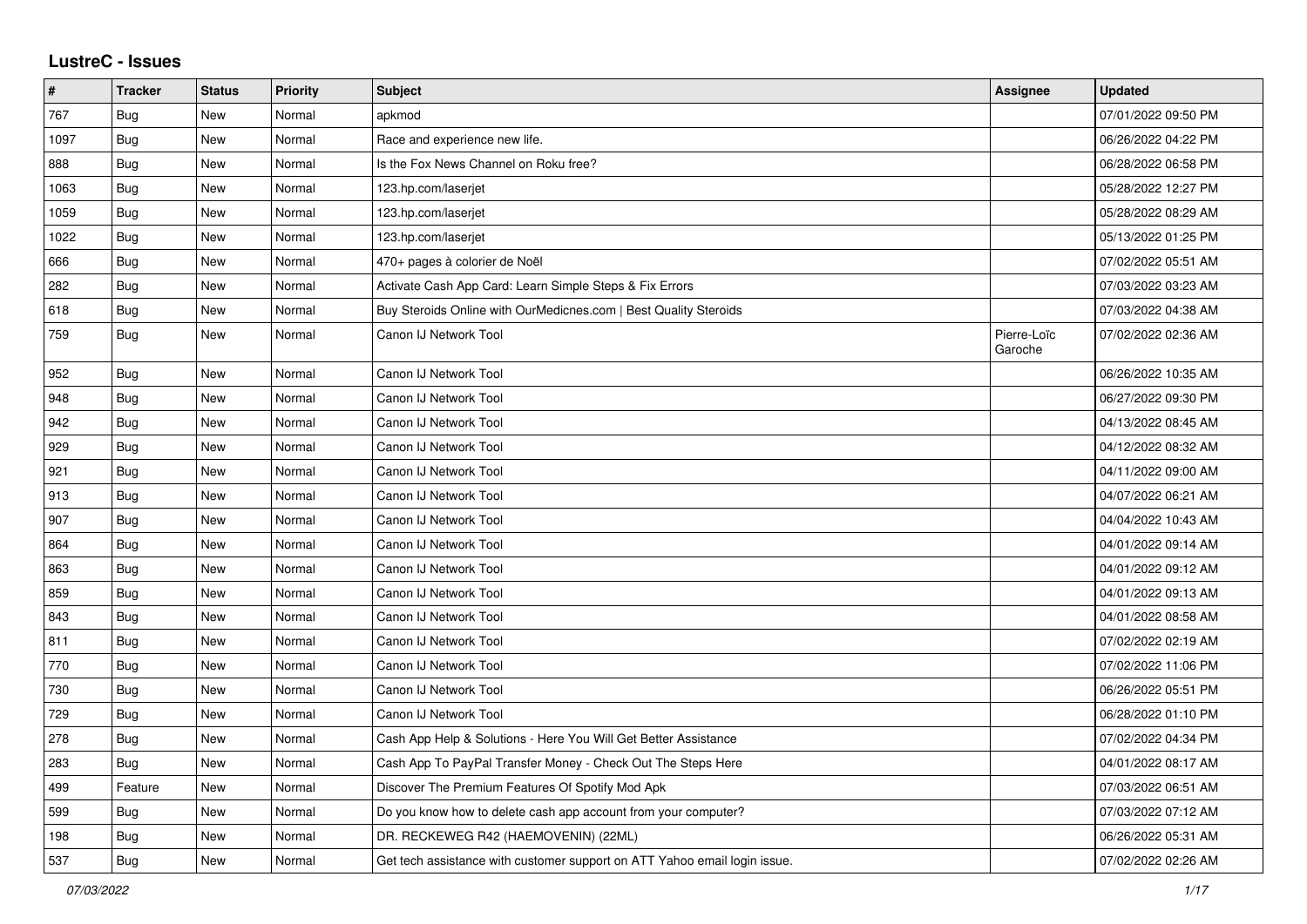| #    | <b>Tracker</b> | <b>Status</b> | <b>Priority</b> | <b>Subject</b>                                                                                                                               | <b>Assignee</b>        | <b>Updated</b>      |
|------|----------------|---------------|-----------------|----------------------------------------------------------------------------------------------------------------------------------------------|------------------------|---------------------|
| 841  | <b>Bug</b>     | New           | Normal          | How do I activate FOX NOW?                                                                                                                   |                        | 04/01/2022 08:58 AM |
| 839  | Bug            | New           | Normal          | How do I activate FOX NOW?                                                                                                                   |                        | 04/01/2022 08:58 AM |
| 823  | Feature        | New           | Normal          | How much does Disney Plus cost?                                                                                                              | Pierre-Loïc<br>Garoche | 06/27/2022 04:05 AM |
| 226  | Bug            | New           | Normal          | How to find reliable service reviews                                                                                                         | Anonymous              | 04/01/2022 08:46 AM |
| 824  | Feature        | New           | Normal          | How to watch Fox News on my Smart TV or similar devices?                                                                                     | Pierre-Loïc<br>Garoche | 06/27/2022 08:32 PM |
| 76   | Bug            | New           | Normal          | Import error: Load error: imported node real_to_int declared in a regular Lustre file. File "include/conv.lusi", line<br>1. characters 0-64: |                        | 07/03/2022 06:12 AM |
| 947  | Bug            | New           | Normal          | is Disney Now and Disney Plus different?                                                                                                     |                        | 04/14/2022 09:53 AM |
| 941  | <b>Bug</b>     | New           | Normal          | is Disney Now and Disney Plus different?                                                                                                     |                        | 06/26/2022 12:10 PM |
| 886  | <b>Bug</b>     | New           | Normal          | Is the Fox News Channel on Roku free?                                                                                                        |                        | 06/28/2022 09:36 PM |
| 840  | Bug            | New           | Normal          | Is Tubi really free and legal?                                                                                                               |                        | 04/01/2022 08:58 AM |
| 289  | <b>Bug</b>     | New           | Normal          | Recover Yahoo Mail Forgotten Password - Explore Kanata Chinese                                                                               |                        | 07/02/2022 09:58 PM |
| 249  | <b>Bug</b>     | New           | Normal          | Steps to Activate Cash App Card in Less then 2 Minutes - Get Information                                                                     | Pierre-Loïc<br>Garoche | 06/21/2022 07:52 PM |
| 192  | <b>Bug</b>     | New           | Normal          | The code Caffe                                                                                                                               |                        | 05/09/2022 10:16 AM |
| 170  | Feature        | New           | Normal          | top mba colleges in bangalore                                                                                                                |                        | 07/02/2022 06:39 AM |
| 889  | <b>Bug</b>     | New           | Normal          | What is Plex and how it's work?                                                                                                              |                        | 04/01/2022 09:14 AM |
| 887  | <b>Bug</b>     | New           | Normal          | What is Plex and how it's work?                                                                                                              |                        | 04/01/2022 09:16 AM |
| 946  | Bug            | New           | Normal          | What is Plex and Is Plex Legal?                                                                                                              |                        | 06/26/2022 05:23 AM |
| 940  | Bug            | New           | Normal          | What is Plex and Is Plex Legal?                                                                                                              |                        | 06/26/2022 04:50 PM |
| 228  | Bug            | New           | Normal          | Why Does Cash App Transaction Failed? - Here Is the Answer                                                                                   |                        | 07/02/2022 09:13 PM |
| 579  | Bug            | New           | Normal          | YOUR CV MAKES YOUR FIRST IMPRESSION                                                                                                          | Christophe<br>Garion   | 07/02/2022 11:28 PM |
| 1007 | Bug            | New           | Normal          | "ij.start canon                                                                                                                              |                        | 05/18/2022 10:40 AM |
| 995  | Feature        | New           | Normal          | "ij.start canon                                                                                                                              |                        | 06/27/2022 01:29 PM |
| 1068 | <b>Bug</b>     | New           | Normal          | 123.hp.com/laserjet                                                                                                                          |                        | 05/31/2022 12:22 PM |
| 1046 | Bug            | New           | Normal          | 123.hp.com/laserjet                                                                                                                          |                        | 05/24/2022 10:46 AM |
| 997  | <b>Bug</b>     | New           | Normal          | 123.hp.com/laserjet                                                                                                                          |                        | 06/28/2022 09:48 AM |
| 193  | <b>Bug</b>     | New           | Normal          | 18% Discount on Homeopathic medicines                                                                                                        |                        | 07/01/2022 11:57 PM |
| 1037 | Feature        | New           | Normal          | 1p Isd                                                                                                                                       | Christophe<br>Garion   | 05/19/2022 05:25 AM |
| 1126 | <b>Bug</b>     | New           | Normal          | 1PLSD                                                                                                                                        |                        | 06/25/2022 09:36 AM |
| 807  | Bug            | New           | Normal          | 1v1Battle is a strategic action 'Build and shoot' game                                                                                       |                        | 06/27/2022 06:52 AM |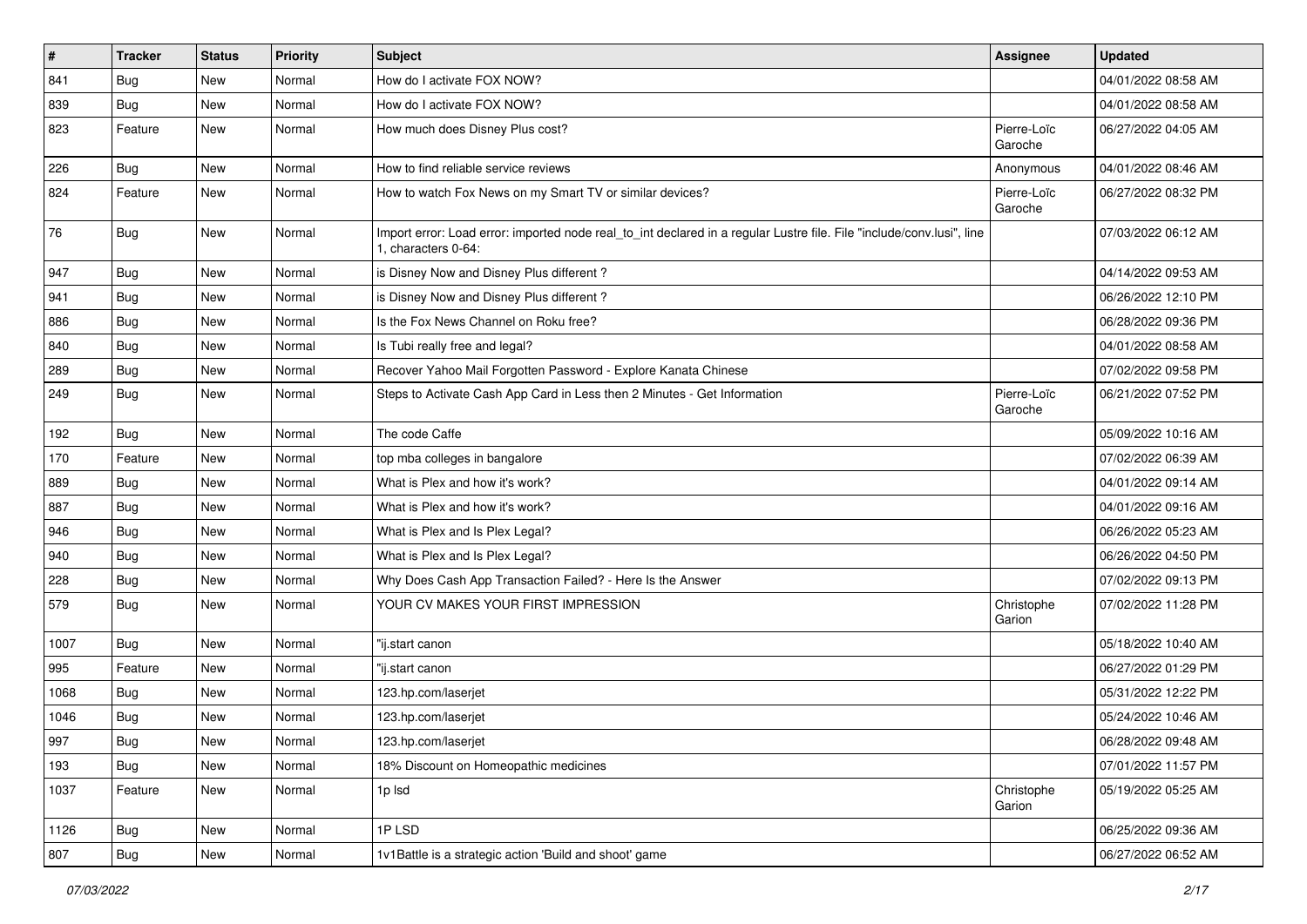| $\vert$ # | <b>Tracker</b> | <b>Status</b> | <b>Priority</b> | <b>Subject</b>                                                 | <b>Assignee</b>        | <b>Updated</b>      |
|-----------|----------------|---------------|-----------------|----------------------------------------------------------------|------------------------|---------------------|
| 265       | Bug            | New           | Normal          | 3 Faq's On Downloading To Your Apple Ipod                      |                        | 07/03/2022 12:38 AM |
| 1029      | Bug            | New           | Normal          | 5 Reasons Why People Love Coloring Pages?                      |                        | 05/16/2022 11:53 AM |
| 504       | <b>Bug</b>     | New           | Normal          | A beginner should always look for online Java assignment help! |                        | 07/02/2022 07:23 PM |
| 735       | <b>Bug</b>     | New           | Normal          | A quick fix of how to get money back from cash app stocks      |                        | 07/03/2022 05:40 AM |
| 145       | Bug            | New           | Normal          | abdulbaissagar                                                 |                        | 06/30/2022 04:17 PM |
| 939       | Bug            | New           | Normal          | Ability to change sound notifications                          | Christophe<br>Garion   | 06/27/2022 11:29 PM |
| 142       | Feature        | New           | Normal          | About ashimary hair                                            |                        | 07/01/2022 10:53 PM |
| 156       | <b>Bug</b>     | New           | Normal          | Access old cash app account                                    |                        | 04/01/2022 08:00 AM |
| 275       | <b>Bug</b>     | New           | Normal          | Activate Cash App Card With Or Without QR - Step By Step Guide | Pierre-Loïc<br>Garoche | 07/03/2022 04:29 AM |
| 230       | Bug            | New           | Normal          | Add Money To Cash App Card - Auto Cash Apps                    |                        | 07/02/2022 12:57 AM |
| 116       | Bug            | New           | Normal          | aertaeyg                                                       |                        | 07/01/2022 07:42 PM |
| 184       | <b>Bug</b>     | New           | Normal          | Affordable Business Writing Services                           |                        | 07/03/2022 12:08 AM |
| 122       | <b>Bug</b>     | New           | Normal          | <b>AFL Live Stream</b>                                         |                        | 04/01/2022 07:55 AM |
| 203       | <b>Bug</b>     | New           | Low             | Airport Taxi Guildford                                         | Anonymous              | 06/26/2022 06:03 PM |
| 239       | <b>Bug</b>     | New           | Normal          | Algunas características más de Choices MOD APK                 |                        | 07/02/2022 03:38 PM |
| 251       | Bug            | New           | Normal          | All About Cash App Transfer Fail Problems                      | Pierre-Loïc<br>Garoche | 07/02/2022 08:18 PM |
| 286       | <b>Bug</b>     | New           | Normal          | All About Cash App Transfer Fail Problems                      |                        | 04/01/2022 07:49 AM |
| 284       | Bug            | New           | Normal          | All About Cash App Transfer Fail Problems                      |                        | 07/02/2022 04:20 AM |
| 190       | <b>Bug</b>     | New           | Normal          | All About Cash App Transfer Fail Problems                      |                        | 07/03/2022 02:43 AM |
| 175       | Feature        | New           | Normal          | All About Cash App Transfer Fail Problems                      |                        | 07/03/2022 06:29 AM |
| 911       | Bug            | New           | Normal          | Aluminum Windows & Doors                                       |                        | 04/06/2022 08:10 PM |
| 476       | Feature        | New           | High            | <b>American Airlines Reservations</b>                          |                        | 07/02/2022 12:50 PM |
| 233       | Bug            | New           | Normal          | Anauthorsway.com: My User Experience                           |                        | 06/27/2022 12:02 PM |
| 660       | <b>Bug</b>     | New           | Normal          | Anchovies Nutrition Facts And Health Benefits                  |                        | 04/01/2022 09:40 AM |
| 918       | <b>Bug</b>     | New           | Normal          | Antivirus for IOS                                              |                        | 06/16/2022 10:36 PM |
| 760       | Bug            | New           | Normal          | apkmod                                                         |                        | 06/27/2022 04:13 PM |
| 1054      | <b>Bug</b>     | New           | Normal          | Apkmodule                                                      | Pierre-Loïc<br>Garoche | 05/26/2022 03:37 PM |
| 896       | Feature        | New           | Normal          | Application of North Finder in Mining Industry                 | Xavier Thirioux        | 04/01/2022 09:49 AM |
| 899       | Feature        | New           | Normal          | Application of Optical Fiber Gyroscope                         | Christophe<br>Garion   | 04/02/2022 11:23 AM |
| 519       | Bug            | New           | Normal          | Are you finding online UK Assignment writers?                  |                        | 07/03/2022 07:03 AM |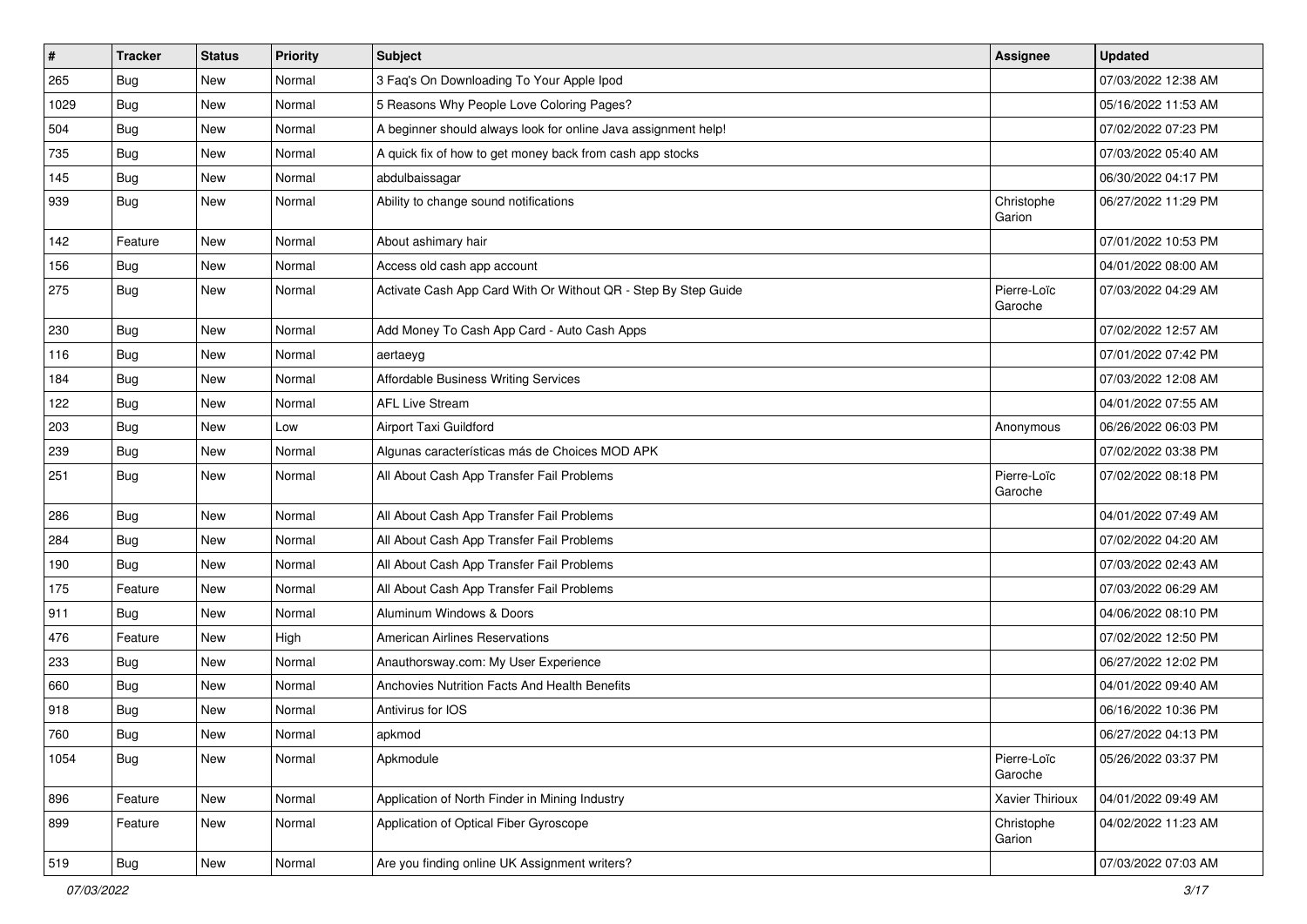| $\vert$ # | <b>Tracker</b> | <b>Status</b> | <b>Priority</b> | Subject                                                                   | <b>Assignee</b>        | <b>Updated</b>      |
|-----------|----------------|---------------|-----------------|---------------------------------------------------------------------------|------------------------|---------------------|
| 273       | Bug            | New           | High            | assignment help online                                                    |                        | 04/01/2022 08:17 AM |
| 787       | Bug            | <b>New</b>    | Normal          | Assured Assignment Help                                                   |                        | 07/03/2022 03:45 AM |
| 302       | <b>Bug</b>     | New           | Normal          | Auto Electrical Repair Services in Norcross GA                            |                        | 06/26/2022 07:49 PM |
| 297       | <b>Bug</b>     | New           | Normal          | Auto Lighting Installation Services in Norcross GA                        |                        | 04/01/2022 07:21 AM |
| 396       | Bug            | New           | Normal          | Auto Transport Services in Annapolis MD                                   |                        | 04/01/2022 07:15 AM |
| 372       | Bug            | New           | Normal          | Auto Transport Services in Arlington County VA                            |                        | 07/02/2022 01:50 PM |
| 360       | Bug            | New           | Normal          | Auto Transport Services in Baltimore MD                                   |                        | 04/01/2022 07:13 AM |
| 378       | Bug            | New           | Normal          | Auto Transport Services in Fairfax VA                                     |                        | 04/01/2022 07:17 AM |
| 384       | <b>Bug</b>     | <b>New</b>    | Normal          | Auto Transport Services in McLean VA                                      |                        | 04/01/2022 07:17 AM |
| 402       | Bug            | New           | Normal          | Auto Transport Services in Potomac MD                                     |                        | 04/01/2022 07:47 AM |
| 390       | Bug            | New           | Normal          | Auto Transport Services in Sterling VA                                    |                        | 04/01/2022 07:16 AM |
| 366       | <b>Bug</b>     | New           | Normal          | Auto Transport Services in Washington DC                                  |                        | 04/01/2022 07:12 AM |
| 491       | Feature        | New           | Normal          | Automatically download and paste Reddit wallpapers into Windows           |                        | 07/03/2022 03:11 AM |
| 958       | <b>Bug</b>     | New           | Normal          | Avail Cash app support service to know Sutton bank cash app number        |                        | 06/26/2022 08:46 AM |
| 702       | Bug            | New           | Normal          | Avail Chime Customer Service to know How To Get Chime Bank Statement      |                        | 07/02/2022 01:11 AM |
| 731       | <b>Bug</b>     | New           | Normal          | Avail Of Cash App Customer Service If Unable To Down Cash App Mobile App? |                        | 06/25/2022 08:36 PM |
| 936       | <b>Bug</b>     | New           | Normal          | Avantages de l'extension AliTools pour faire du shopping sur Aliexpress   | Pierre-Loïc<br>Garoche | 04/12/2022 11:35 AM |
| 954       | <b>Bug</b>     | New           | Normal          | AZ Screen Recorder Mod                                                    |                        | 06/25/2022 11:24 PM |
| 191       | Bug            | New           | Normal          | <b>B2B Branding</b>                                                       |                        | 07/02/2022 07:53 AM |
| 989       | <b>Bug</b>     | New           | Normal          | Barewoods Wax Cigar                                                       |                        | 06/26/2022 09:19 AM |
| 216       | Feature        | New           | High            | Barry Keoghan                                                             | Pierre-Loïc<br>Garoche | 07/03/2022 02:06 AM |
| 146       | <b>Bug</b>     | New           | Normal          | bayabais                                                                  |                        | 07/03/2022 12:44 AM |
| 247       | <b>Bug</b>     | New           | Normal          | best 4 Channel Amp                                                        |                        | 07/02/2022 03:57 AM |
| 786       | <b>Bug</b>     | New           | Normal          | Best Assignment Help in Australia & UK                                    |                        | 07/02/2022 01:03 PM |
| 254       | Feature        | New           | Normal          | best ayurvedic treatment for psoriasis                                    |                        | 04/01/2022 08:13 AM |
| 545       | Feature        | New           | Normal          | <b>Best Canvas Print Company</b>                                          |                        | 06/30/2022 05:39 PM |
| 255       | Feature        | New           | Normal          | best doctor for psoriasis                                                 |                        | 07/03/2022 01:06 AM |
| 602       | Bug            | New           | Normal          | Best Essay Writing Service UK                                             | Pierre-Loïc<br>Garoche | 07/03/2022 04:17 AM |
| 601       | Bug            | New           | Normal          | Best Essay Writing Service UK                                             | Pierre-Loïc<br>Garoche | 07/03/2022 07:20 AM |
| 879       | Feature        | New           | Normal          | Best Garage Door Repair in Massachusetts                                  |                        | 04/01/2022 09:16 AM |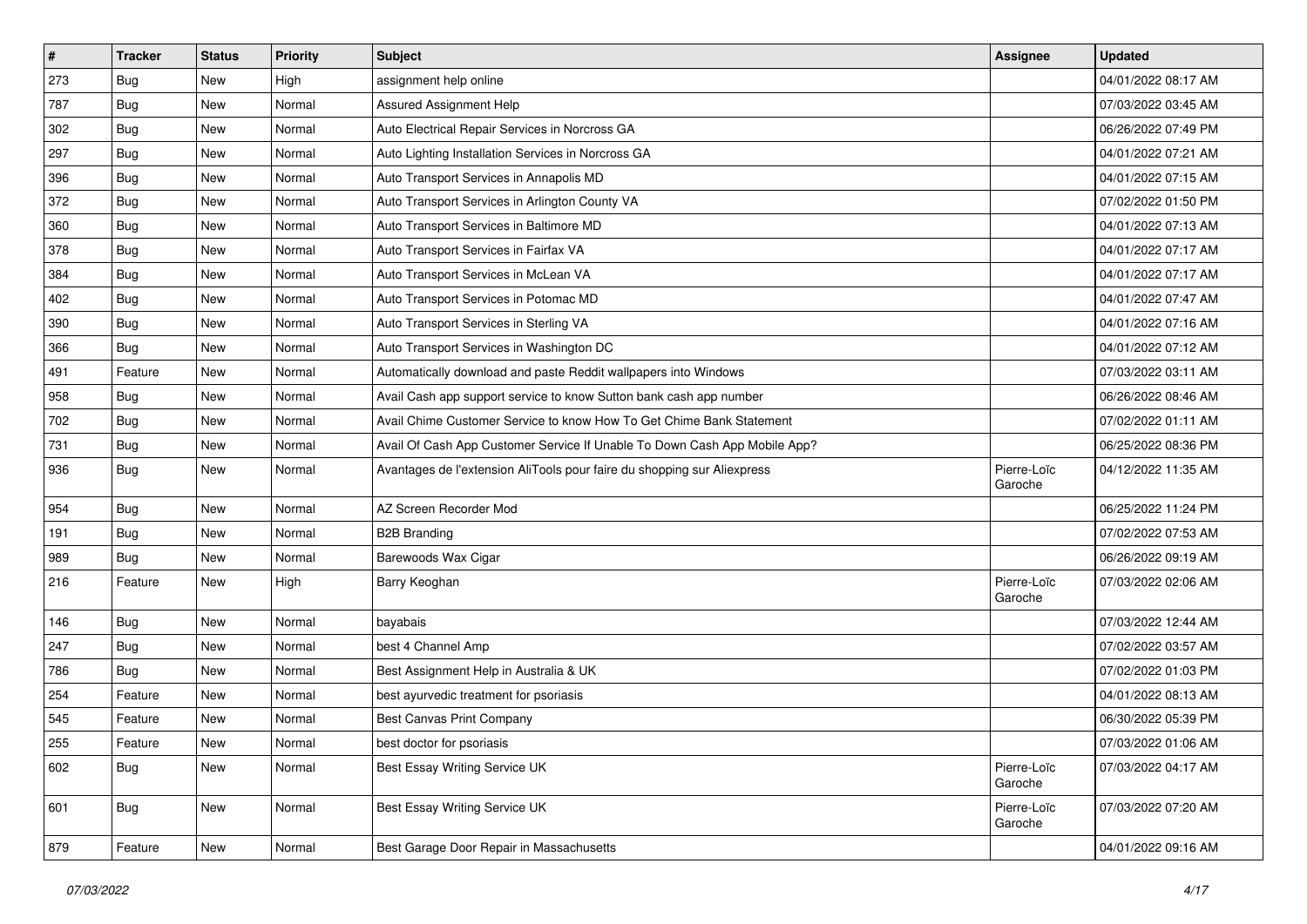| $\vert$ # | <b>Tracker</b> | <b>Status</b> | <b>Priority</b> | Subject                                                                          | <b>Assignee</b>        | <b>Updated</b>      |
|-----------|----------------|---------------|-----------------|----------------------------------------------------------------------------------|------------------------|---------------------|
| 257       | Bug            | New           | Normal          | Best latte machines                                                              |                        | 07/02/2022 12:41 AM |
| 586       | Bug            | <b>New</b>    | Normal          | Best Modifications For Your Mobile Phone                                         |                        | 07/01/2022 04:02 PM |
| 1050      | Feature        | New           | Normal          | Best Smart Phone Repair in Delhi                                                 |                        | 05/25/2022 10:33 AM |
| 780       | <b>Bug</b>     | New           | Normal          | Best Whatsapp Modified APKs                                                      | Pierre-Loïc<br>Garoche | 07/02/2022 12:44 PM |
| 741       | Bug            | New           | Normal          | <b>Blockchain Technology Solutions</b>                                           |                        | 06/26/2022 02:19 AM |
| 202       | <b>Bug</b>     | New           | Normal          | blonde wig                                                                       |                        | 07/03/2022 04:47 AM |
| 143       | Bug            | New           | Normal          | Bob lace front wigs                                                              |                        | 07/03/2022 06:21 AM |
| 179       | <b>Bug</b>     | New           | Normal          | body wave                                                                        |                        | 04/01/2022 08:41 AM |
| 299       | Bug            | New           | Normal          | Brake Caliper Painting Services in Norcross GA                                   |                        | 04/01/2022 07:20 AM |
| 831       | <b>Bug</b>     | New           | Normal          | Build and shoot                                                                  |                        | 05/29/2022 04:47 PM |
| 1052      | <b>Bug</b>     | New           | Normal          | Build Now GG is a new battle royale game.                                        |                        | 05/26/2022 04:24 AM |
| 835       | Bug            | New           | Normal          | Build your strong army with Taming io                                            |                        | 04/01/2022 08:59 AM |
| 557       | Feature        | New           | Normal          | <b>Business Law Assignment Help</b>                                              |                        | 07/03/2022 06:40 AM |
| 621       | <b>Bug</b>     | New           | Normal          | Buy All Modafinil & Armodafinil Tablets @Buy Modafinil US                        |                        | 07/03/2022 06:05 AM |
| 611       | Feature        | New           | Normal          | Buy All Modafinil & Armodafinil Tablets @Buy Modafinil US                        |                        | 07/02/2022 06:37 AM |
| 616       | Bug            | New           | Normal          | Buy Anavar Tablets   Anavar For Sale in USA, UK & Australia                      |                        | 07/01/2022 10:36 PM |
| 613       | Bug            | New           | Normal          | Buy Aspadol 100mg Tab Online in US, UK, AU   Erospharmacy                        |                        | 07/03/2022 01:06 AM |
| 494       | <b>Bug</b>     | New           | Normal          | <b>Buy Discussion Post</b>                                                       |                        | 07/02/2022 08:26 PM |
| 635       | <b>Bug</b>     | New           | Normal          | Buy Steroids Online with OurMedicnes.com   Best Quality Steroids                 |                        | 07/02/2022 06:56 PM |
| 924       | Bug            | New           | Normal          | buy tec 9                                                                        |                        | 04/11/2022 02:54 PM |
| 634       | <b>Bug</b>     | New           | Normal          | Buy Vidalista Tablets (Tadalafil) at [\$25 OFF + Free Shipping] Vidalistatablets |                        | 07/01/2022 06:59 AM |
| 617       | Bug            | New           | Normal          | Buy Vidalista Tablets (Tadalafil) at [\$25 OFF + Free Shipping] Vidalistatablets |                        | 07/01/2022 11:52 PM |
| 1131      | <b>Bug</b>     | New           | Normal          | Calculatrice Forex pour calculer les paramètres de la copie des transactions     |                        | 06/29/2022 07:24 PM |
| 259       | Bug            | New           | Normal          | call center services                                                             |                        | 07/02/2022 03:53 PM |
| 690       | <b>Bug</b>     | New           | Normal          | campervan hire                                                                   |                        | 07/02/2022 07:35 AM |
| 1044      | Bug            | New           | Normal          | Can I Disapprove If Random Person Sent Me Money On Cash App?                     |                        | 05/26/2022 03:51 PM |
| 964       | <b>Bug</b>     | New           | Normal          | Can I Fix Cash App Transfer Failed Issues By Adding Sufficient Funds?            |                        | 06/26/2022 07:21 AM |
| 1136      | Bug            | New           | Normal          | Can I Talk To A Live Person At Facebook? Clarify Concerns Effectively            |                        | 07/01/2022 08:10 AM |
| 522       | Feature        | New           | Normal          | Can You Check App Limits, If Cash app won't let me send money?                   |                        | 07/02/2022 01:00 AM |
| 865       | Bug            | New           | Normal          | Canon IJ Printer Utility                                                         |                        | 05/18/2022 07:24 PM |
| 951       | <b>Bug</b>     | New           | Normal          | Canon.com/ijsetup                                                                |                        | 06/27/2022 07:56 PM |
| 944       | Feature        | New           | Normal          | Canon.com/ijsetup                                                                |                        | 06/27/2022 09:46 AM |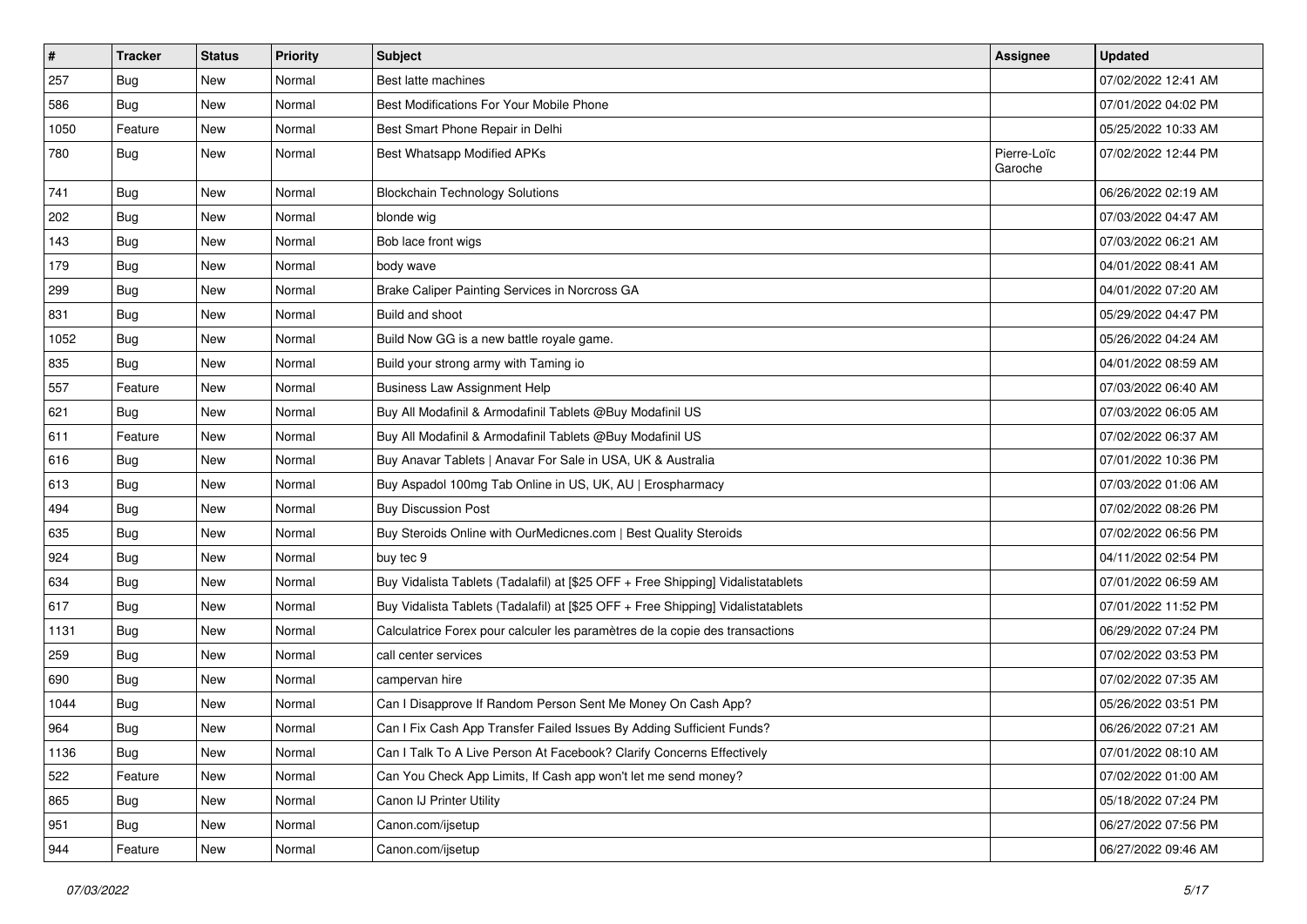| $\sharp$ | <b>Tracker</b> | <b>Status</b> | <b>Priority</b> | Subject                                                              | <b>Assignee</b>        | <b>Updated</b>      |
|----------|----------------|---------------|-----------------|----------------------------------------------------------------------|------------------------|---------------------|
| 847      | Feature        | New           | Normal          | Canon.com/ijsetup                                                    |                        | 04/01/2022 09:08 AM |
| 845      | Feature        | <b>New</b>    | Normal          | canon.com/ijsetup                                                    |                        | 04/01/2022 08:58 AM |
| 813      | Feature        | New           | Normal          | Canon.com/ijsetup                                                    |                        | 06/28/2022 05:15 PM |
| 812      | Feature        | New           | Normal          | canon.com/ijsetup                                                    |                        | 07/03/2022 12:18 AM |
| 155      | <b>Bug</b>     | New           | Normal          | Cant access my cash app account                                      | Pierre-Loïc<br>Garoche | 07/03/2022 07:17 AM |
| 298      | <b>Bug</b>     | New           | Normal          | Car Stereo Installation Services in Norcross GA                      |                        | 04/01/2022 07:20 AM |
| 354      | Bug            | New           | Normal          | Car Upholstery Cleaning Services in Chesapeake VA                    |                        | 04/01/2022 07:14 AM |
| 338      | <b>Bug</b>     | New           | Normal          | Car Upholstery Cleaning Services in Norfolk VA                       |                        | 04/01/2022 07:23 AM |
| 323      | <b>Bug</b>     | New           | Normal          | Car Upholstery Cleaning Services in Virginia Beach VA                |                        | 04/01/2022 07:26 AM |
| 303      | <b>Bug</b>     | New           | Normal          | Car Wrapping Services in Norcross GA                                 |                        | 04/01/2022 07:22 AM |
| 408      | Bug            | New           | Normal          | Carpet Cleaning Boston MA                                            |                        | 04/01/2022 07:47 AM |
| 424      | <b>Bug</b>     | New           | Normal          | Carpet Cleaning Brookline MA                                         |                        | 04/01/2022 07:45 AM |
| 457      | Bug            | New           | Normal          | Carpet Cleaning Medford MA                                           |                        | 07/03/2022 12:15 AM |
| 433      | Bug            | New           | Normal          | Carpet Cleaning Newton MA                                            |                        | 04/01/2022 07:50 AM |
| 449      | <b>Bug</b>     | New           | Normal          | <b>Carpet Cleaning Quincy MA</b>                                     |                        | 04/01/2022 07:48 AM |
| 340      | Bug            | New           | Normal          | Carpet Cleaning Services in Chesapeake VA                            |                        | 04/01/2022 07:23 AM |
| 325      | Bug            | <b>New</b>    | Normal          | Carpet Cleaning Services in Norfolk VA                               |                        | 04/01/2022 07:26 AM |
| 307      | Bug            | New           | Normal          | Carpet Cleaning Services in Virginia Beach VA                        |                        | 04/01/2022 07:19 AM |
| 416      | <b>Bug</b>     | New           | Normal          | Carpet Cleaning Somerville MA                                        |                        | 04/01/2022 07:46 AM |
| 441      | Bug            | New           | Normal          | Carpet Cleaning Watertown MA                                         |                        | 06/02/2022 06:00 PM |
| 465      | <b>Bug</b>     | New           | Normal          | Carpet Cleaning Westchester MA                                       |                        | 07/02/2022 11:52 PM |
| 341      | Bug            | New           | Normal          | Carpet Repairing Services in Chesapeake VA                           |                        | 04/01/2022 07:23 AM |
| 326      | <b>Bug</b>     | New           | Normal          | Carpet Repairing Services in Norfolk VA                              |                        | 04/01/2022 07:26 AM |
| 308      | Bug            | New           | Normal          | Carpet Repairing Services in Virginia Beach VA                       |                        | 04/01/2022 07:19 AM |
| 775      | <b>Bug</b>     | New           | Normal          | cash app                                                             |                        | 02/14/2022 08:20 AM |
| 227      | Bug            | New           | Normal          | Cash App Help & Solutions - Here You Will Get Better Assistance      |                        | 06/25/2022 11:21 PM |
| 895      | <b>Bug</b>     | New           | Normal          | Cash App Scams                                                       |                        | 06/18/2022 02:36 PM |
| 582      | Bug            | New           | Normal          | Cash App Won't Let Me Send Money If There Is A Low Balance Available | Pierre-Loïc<br>Garoche | 07/01/2022 06:54 PM |
| 1057     | Bug            | New           | Normal          | <b>CCPlay Education Edition APK</b>                                  |                        | 06/07/2022 04:07 AM |
| 838      | Bug            | New           | Normal          | Celebrity Hunter Mod apk - Como instalá-lo                           |                        | 04/01/2022 08:58 AM |
| 507      | <b>Bug</b>     | New           | Normal          | central.bitdefender.com                                              |                        | 07/03/2022 06:33 AM |
| 493      | Feature        | New           | High            | chainsaw dance                                                       |                        | 07/03/2022 12:08 AM |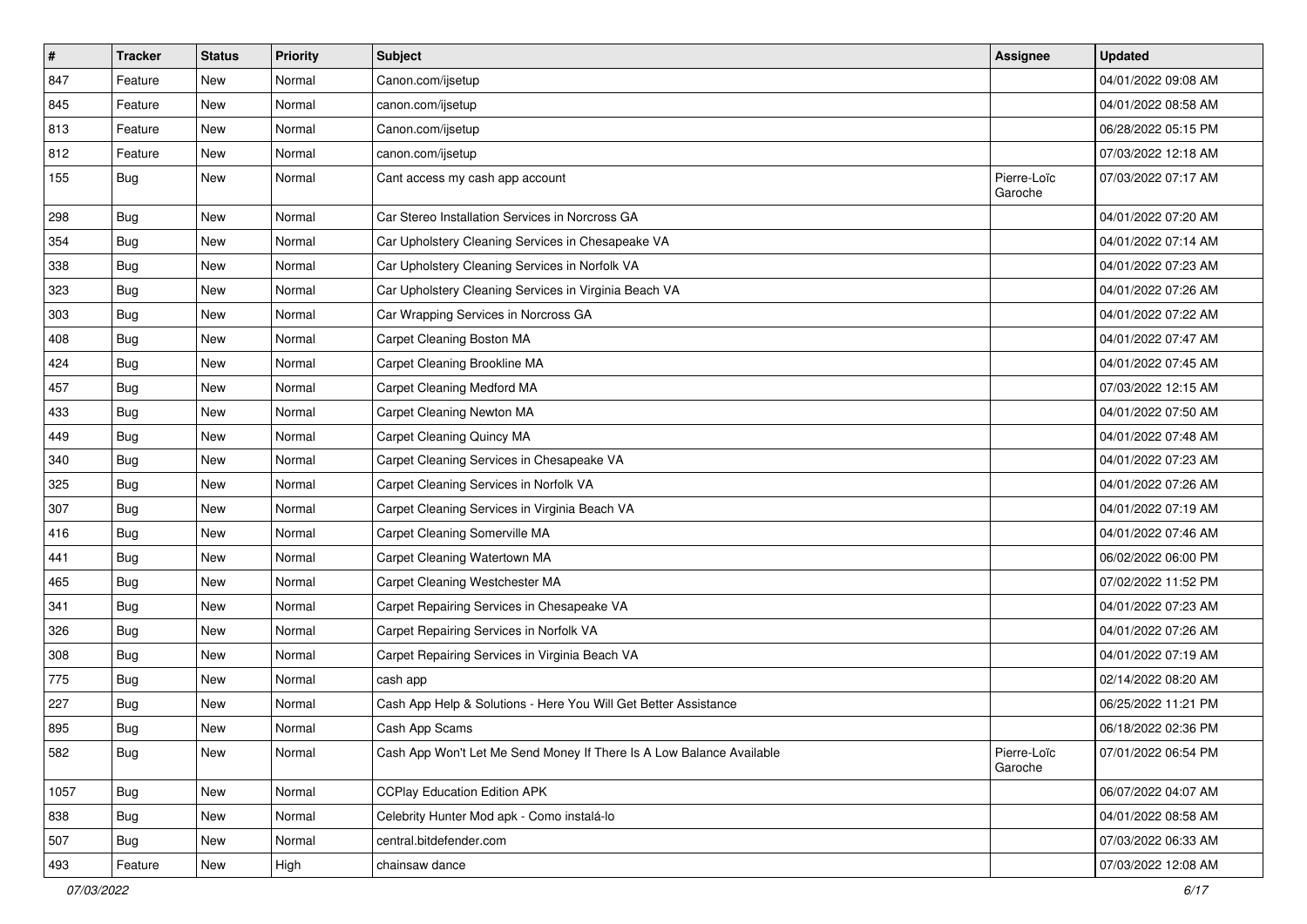| $\sharp$ | <b>Tracker</b> | <b>Status</b> | <b>Priority</b> | Subject                                                        | <b>Assignee</b>        | <b>Updated</b>      |
|----------|----------------|---------------|-----------------|----------------------------------------------------------------|------------------------|---------------------|
| 1102     | Bug            | New           | Normal          | Charlottesville Travel Guide?                                  |                        | 06/26/2022 07:44 AM |
| 531      | Bug            | New           | Normal          | Cheap Assignment Writing Service UK                            | Anonymous              | 07/02/2022 03:22 PM |
| 530      | <b>Bug</b>     | New           | Normal          | Cheap Assignment Writing Service UK                            | Anonymous              | 07/02/2022 05:47 PM |
| 206      | Bug            | New           | Low             | <b>Cheap Electric Bikes</b>                                    |                        | 07/02/2022 07:46 AM |
| 487      | <b>Bug</b>     | <b>New</b>    | Normal          | Cheap Fake Dunks                                               |                        | 07/03/2022 04:59 AM |
| 575      | Feature        | New           | Low             | cheap jordan replicas for sale                                 | Pierre-Loïc<br>Garoche | 07/03/2022 05:41 AM |
| 867      | Bug            | New           | Low             | cheap Yeezys                                                   | Pierre-Loïc<br>Garoche | 04/01/2022 09:12 AM |
| 610      | Feature        | <b>New</b>    | Normal          | CheapestMedsShop 100% Safe Medicines Online in USA UK & AUS.   |                        | 07/02/2022 05:31 AM |
| 632      | <b>Bug</b>     | New           | Normal          | CheapestMedsShop   100% Safe Medicines Online in UK & AUS.     |                        | 07/02/2022 05:41 AM |
| 622      | Bug            | New           | Normal          | CheapestMedsShop   100% Safe Medicines Online in UK & AUS.     |                        | 07/02/2022 01:33 AM |
| 615      | Bug            | New           | Normal          | CheapestMedsShop   100% Safe Medicines Online in USA UK & AUS. |                        | 07/03/2022 01:09 AM |
| 769      | <b>Bug</b>     | New           | Normal          | check my cash app                                              |                        | 07/02/2022 10:50 AM |
| 521      | Feature        | New           | Normal          | Check out the Cash app Card balance for an overdraft.          | Pierre-Loïc<br>Garoche | 07/01/2022 06:30 PM |
| 1002     | Bug            | New           | Normal          | Chemistry Assignment Help                                      |                        | 06/04/2022 09:58 AM |
| 650      | Bug            | New           | Normal          | <b>Cherries Health Benefits</b>                                |                        | 07/01/2022 03:20 PM |
| 832      | <b>Bug</b>     | New           | Normal          | Choque Royale Mod Apk                                          |                        | 04/01/2022 08:59 AM |
| 553      | Bug            | New           | Normal          | Cinema HD APK - Free Movie Enjoyment App on Android            |                        | 07/02/2022 02:55 AM |
| 1071     | <b>Bug</b>     | New           | Normal          | Cinema HD Review - Cinemahdv2.net                              |                        | 06/21/2022 06:54 PM |
| 201      | Bug            | New           | Normal          | closure wig                                                    |                        | 07/02/2022 08:31 AM |
| 293      | <b>Bug</b>     | New           | Immediate       | <b>CMT Direct Wix</b>                                          | Anonymous              | 04/01/2022 07:21 AM |
| 657      | Bug            | New           | Normal          | Coconut Nutrition Facts And Health Benefits                    |                        | 06/29/2022 05:05 PM |
| 1083     | <b>Bug</b>     | New           | Normal          | coin base review                                               |                        | 06/11/2022 09:13 AM |
| 646      | Feature        | New           | Normal          | Collaborative Research Group                                   |                        | 06/29/2022 09:46 AM |
| 189      | <b>Bug</b>     | New           | Normal          | <b>College Biology Writing Services</b>                        |                        | 07/02/2022 02:11 AM |
| 827      | <b>Bug</b>     | New           | Normal          | Come To Know The Required Steps To Unlock Cash App Account     |                        | 04/01/2022 08:59 AM |
| 782      | Bug            | New           | Normal          | Comment faire une sonnerie téléphonique                        |                        | 07/01/2022 08:28 PM |
| 413      | Bug            | New           | Normal          | Commercial Floor Cleaning Boston MA                            |                        | 04/01/2022 07:45 AM |
| 430      | <b>Bug</b>     | New           | Normal          | Commercial Floor Cleaning Brookline MA                         |                        | 04/01/2022 07:50 AM |
| 462      | <b>Bug</b>     | New           | Normal          | Commercial Floor Cleaning Medford MA                           |                        | 04/01/2022 07:32 AM |
| 438      | <b>Bug</b>     | New           | Normal          | Commercial Floor Cleaning Newton MA                            |                        | 04/01/2022 07:50 AM |
| 454      | Bug            | New           | Normal          | Commercial Floor Cleaning Quincy MA                            |                        | 06/02/2022 05:59 PM |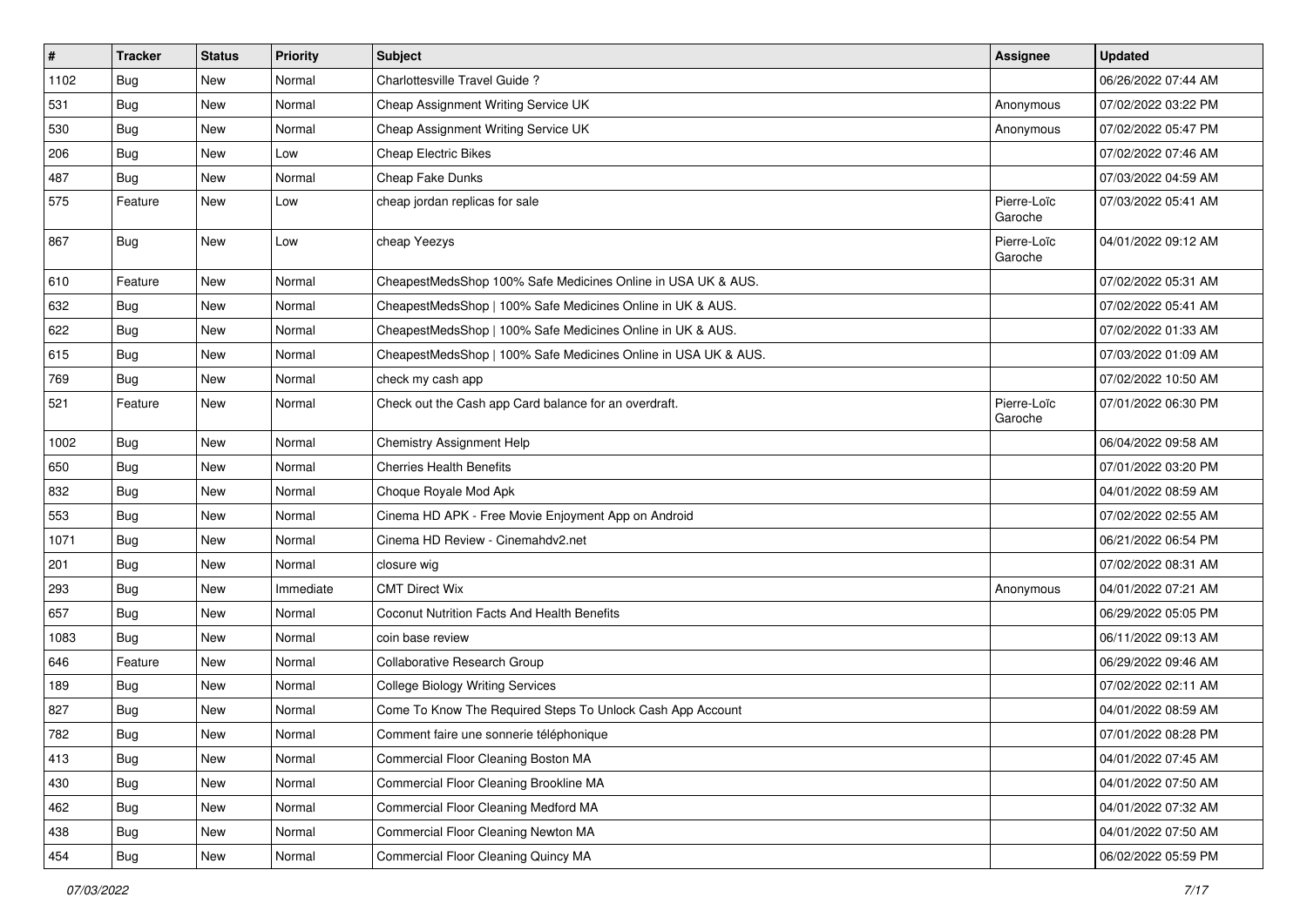| $\sharp$ | <b>Tracker</b> | <b>Status</b> | <b>Priority</b> | Subject                                                                      | <b>Assignee</b>        | <b>Updated</b>      |
|----------|----------------|---------------|-----------------|------------------------------------------------------------------------------|------------------------|---------------------|
| 421      | <b>Bug</b>     | New           | Normal          | Commercial Floor Cleaning Somerville MA                                      |                        | 04/01/2022 07:46 AM |
| 446      | <b>Bug</b>     | New           | Normal          | Commercial Floor Cleaning Watertown MA                                       |                        | 04/01/2022 07:49 AM |
| 470      | Bug            | New           | Normal          | Commercial Floor Cleaning Westchester MA                                     |                        | 07/02/2022 12:31 AM |
| 614      | <b>Bug</b>     | New           | Normal          | Como baixar o MOD APK no celular                                             |                        | 07/02/2022 08:53 PM |
| 874      | Bug            | New           | Normal          | Cómo descargar Minecraft Apk                                                 |                        | 06/26/2022 08:01 AM |
| 700      | Bug            | New           | Normal          | Cómo descargar Poppy Playtime                                                |                        | 04/01/2022 09:30 AM |
| 754      | Bug            | New           | Normal          | Cómo descargar tonos gratis de teléfono celular                              |                        | 06/26/2022 01:56 PM |
| 721      | Bug            | New           | Normal          | Cómo instalar un Mod Apk                                                     |                        | 07/02/2022 03:53 AM |
| 1086     | <b>Bug</b>     | New           | Immediate       | Composite Engineer                                                           | Pierre-Loïc<br>Garoche | 06/10/2022 09:26 AM |
| 132      | Bug            | New           | Normal          | concrete-everything                                                          |                        | 07/01/2022 09:16 PM |
| 698      | Feature        | New           | Normal          | Connect with cash app representative to ask about cash app flip scam         |                        | 06/26/2022 11:24 AM |
| 74       | Bug            | New           | Normal          | const is not supported inside contract                                       | Pierre-Loïc<br>Garoche | 07/03/2022 06:32 AM |
| 1124     | Bug            | New           | Normal          | Cookie clicker unblocked                                                     |                        | 06/24/2022 05:14 AM |
| 1122     | Bug            | New           | Normal          | Count the number of words on the Microsoft Word application in the phone     |                        | 06/23/2022 04:19 AM |
| 1041     | <b>Bug</b>     | <b>New</b>    | Normal          | Count words in Word on the computer                                          |                        | 05/27/2022 02:16 PM |
| 133      | Bug            | New           | Normal          | craftlabs                                                                    |                        | 07/03/2022 06:03 AM |
| 647      | Feature        | New           | Normal          | <b>Cranberry Health Benefits</b>                                             |                        | 07/02/2022 10:13 AM |
| 750      | <b>Bug</b>     | New           | Normal          | Create a Report Template                                                     |                        | 06/26/2022 04:27 PM |
| 1073     | Bug            | New           | Normal          | Cricut Design Space                                                          |                        | 07/01/2022 06:20 AM |
| 1067     | Bug            | New           | Normal          | Cricut.com/setup                                                             |                        | 05/31/2022 12:19 PM |
| 1062     | <b>Bug</b>     | New           | Normal          | Cricut.com/setup                                                             |                        | 05/28/2022 12:26 PM |
| 1061     | <b>Bug</b>     | New           | Normal          | Cricut.com/setup                                                             |                        | 05/28/2022 12:24 PM |
| 1058     | <b>Bug</b>     | New           | Normal          | Cricut.com/setup                                                             |                        | 05/28/2022 08:28 AM |
| 1045     | Bug            | New           | Normal          | Cricut.com/setup                                                             |                        | 05/24/2022 10:45 AM |
| 1021     | <b>Bug</b>     | New           | Normal          | Cricut.com/setup                                                             |                        | 05/26/2022 12:21 AM |
| 1020     | <b>Bug</b>     | New           | Normal          | Cricut.com/setup                                                             |                        | 05/13/2022 11:14 AM |
| 1019     | Bug            | New           | Normal          | Cricut.com/setup                                                             |                        | 05/13/2022 11:13 AM |
| 1012     | Bug            | New           | Normal          | Cricut.com/setup                                                             |                        | 05/11/2022 11:30 AM |
| 1006     | Bug            | New           | Normal          | Cricut.com/setup                                                             |                        | 05/10/2022 01:22 PM |
| 996      | <b>Bug</b>     | New           | Normal          | Cricut.com/setup                                                             |                        | 06/27/2022 07:12 AM |
| 994      | Feature        | New           | Normal          | Cricut.com/setup                                                             |                        | 06/26/2022 02:00 AM |
| 714      | <b>Bug</b>     | New           | Normal          | Cuevana 3 Premium - Enjoy Your Favorite Movies and TV Shows on Your Smart TV |                        | 06/27/2022 11:43 PM |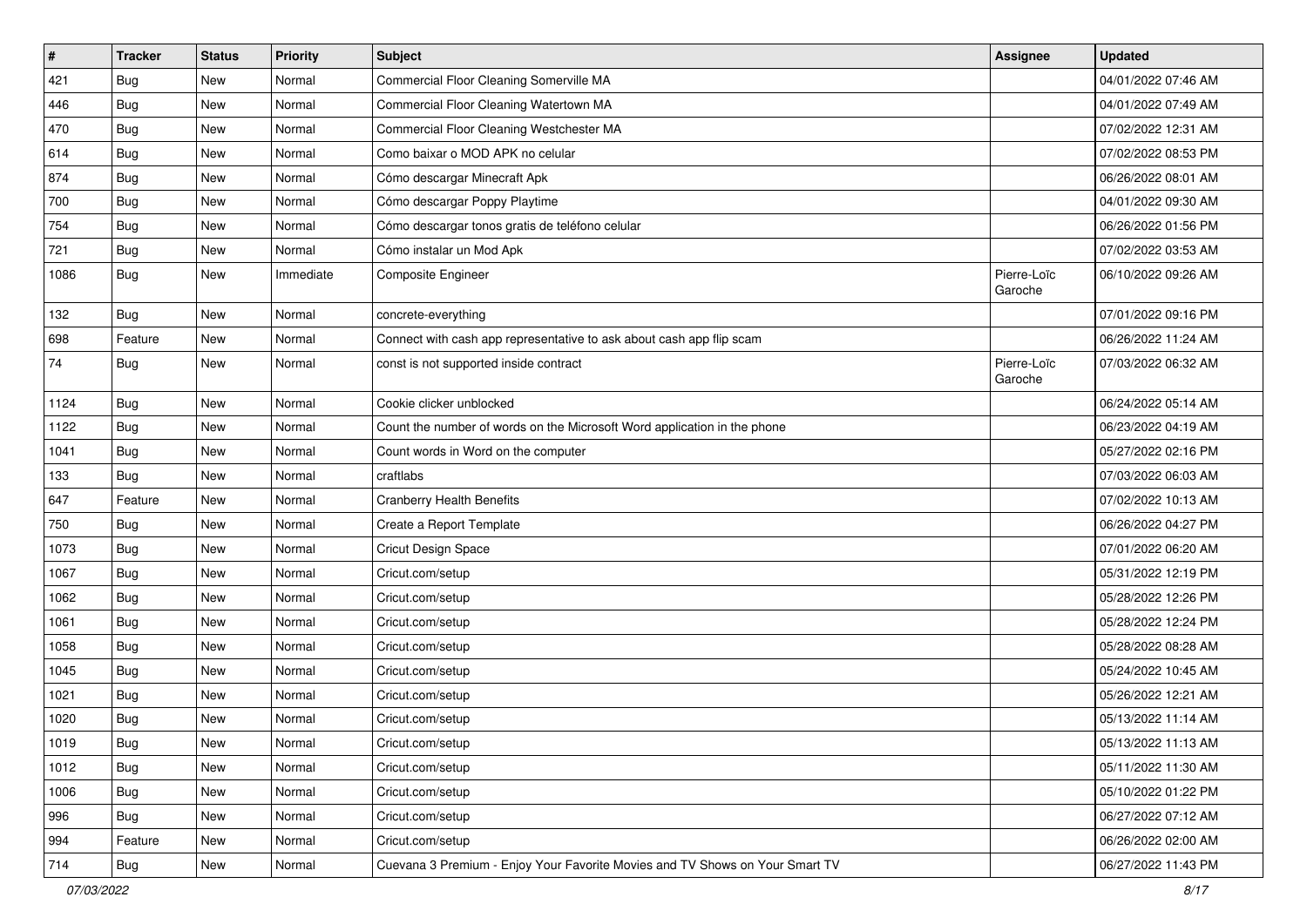| $\pmb{\#}$ | <b>Tracker</b> | <b>Status</b> | <b>Priority</b> | <b>Subject</b>                                                         | <b>Assignee</b>        | <b>Updated</b>      |
|------------|----------------|---------------|-----------------|------------------------------------------------------------------------|------------------------|---------------------|
| 912        | <b>Bug</b>     | New           | Normal          | Cuphead Mobile Game Review                                             |                        | 06/09/2022 10:14 AM |
| 144        | Bug            | New           | Normal          | curly bob lace front wigs                                              |                        | 06/26/2022 01:44 PM |
| 169        | <b>Bug</b>     | New           | Normal          | CV Maker - UAE CV Writing Agency                                       |                        | 07/03/2022 02:02 AM |
| 628        | Bug            | New           | Normal          | CV reviewing services!                                                 |                        | 07/01/2022 08:47 PM |
| 1128       | <b>Bug</b>     | New           | Normal          | cvjvfbdi                                                               | Hamza<br>Bourbouh      | 06/27/2022 01:52 PM |
| 986        | <b>Bug</b>     | New           | Normal          | dbhdsvbhdf                                                             | Christophe<br>Garion   | 06/27/2022 04:12 PM |
| 1085       | Feature        | New           | Normal          | dcvghdcc asgdvgd dveduqwv ajdhvwd                                      |                        | 06/09/2022 03:46 PM |
| 1076       | Bug            | New           | Normal          | DedicatedHosting4u                                                     |                        | 06/11/2022 09:15 AM |
| 592        | Bug            | New           | Normal          | Deezer Premium APK - Baixe músicas de qualquer lugar do mundo de graça |                        | 07/01/2022 07:02 PM |
| 978        | <b>Bug</b>     | New           | Normal          | Delamore Lodge is a place to stay.                                     |                        | 06/27/2022 04:57 AM |
| 1051       | <b>Bug</b>     | New           | Normal          | Dental Supplies USA                                                    |                        | 06/11/2022 09:20 PM |
| 578        | Feature        | New           | High            | Derrick Gore                                                           | Pierre-Loïc<br>Garoche | 06/29/2022 06:45 PM |
| 242        | Feature        | New           | Normal          | Descripción de Torque Pro MOD APK para Android                         |                        | 07/02/2022 09:29 PM |
| 161        | <b>Bug</b>     | New           | Normal          | dfdrtyuio                                                              |                        | 07/01/2022 04:08 PM |
| 166        | Bug            | New           | Normal          | dfgbd                                                                  |                        | 04/01/2022 07:57 AM |
| 165        | <b>Bug</b>     | New           | Normal          | dfgbd                                                                  |                        | 04/01/2022 07:57 AM |
| 164        | Bug            | New           | Normal          | dfgbd                                                                  |                        | 07/03/2022 01:44 AM |
| 128        | <b>Bug</b>     | New           | Normal          | dfgbd                                                                  |                        | 07/03/2022 01:33 AM |
| 150        | Bug            | New           | Normal          | dfgh                                                                   |                        | 07/02/2022 01:11 AM |
| 158        | Bug            | New           | Normal          | dfghj zcvgh                                                            |                        | 06/27/2022 07:28 AM |
| 149        | <b>Bug</b>     | New           | Normal          | dftgy                                                                  |                        | 07/02/2022 01:22 PM |
| 724        | <b>Bug</b>     | New           | Normal          | Dial Chime Customer support number for a quick response                |                        | 07/02/2022 05:37 AM |
| 684        | <b>Bug</b>     | New           | Normal          | Difference between paper map and online map                            |                        | 07/02/2022 12:46 PM |
| 174        | Feature        | New           | Normal          | Digital Marketing Philadelphia                                         |                        | 07/02/2022 07:15 AM |
| 717        | <b>Bug</b>     | New           | Normal          | Disney Plus Apk - Watch Movies and TV Shows on Your Device             |                        | 07/01/2022 07:02 PM |
| 315        | Bug            | New           | Normal          | Dissertation help UK                                                   |                        | 07/02/2022 08:51 AM |
| 1074       | <b>Bug</b>     | New           | Normal          | Dissertation writing help at economical rates!                         | Christophe<br>Garion   | 06/06/2022 04:48 PM |
| 539        | Bug            | New           | Normal          | Do you want to know how to activate cash card through phone number?    |                        | 04/01/2022 09:25 AM |
| 516        | Bug            | New           | Normal          | Does Cash App Help To Get Cash App Refund Without Any Interruption?    |                        | 06/29/2022 05:12 PM |
| 833        | <b>Bug</b>     | New           | Normal          | Does Direct Deposit Hit Chime- seek Chime Customer Service             |                        | 04/01/2022 08:59 AM |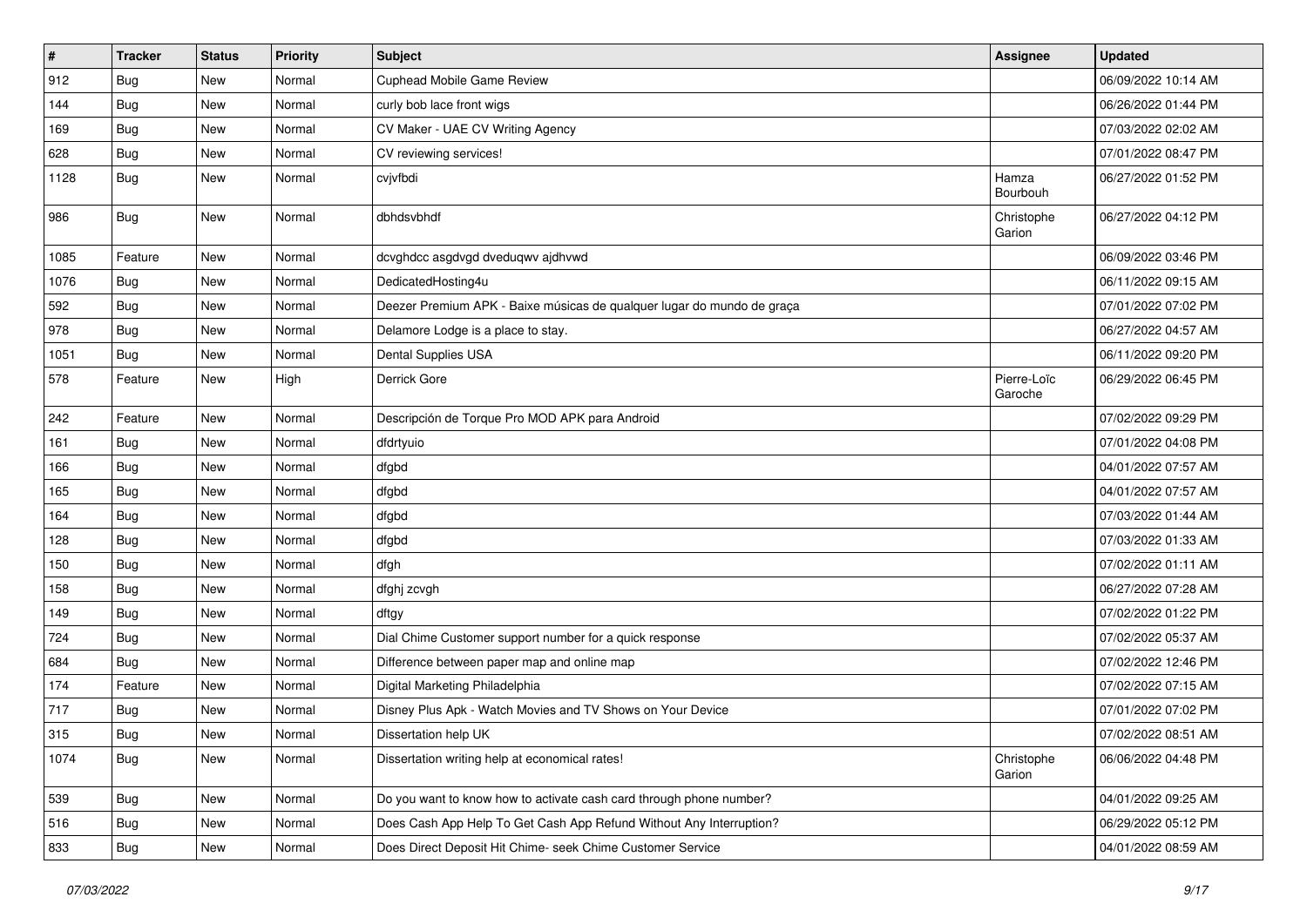| #    | <b>Tracker</b> | <b>Status</b> | <b>Priority</b> | <b>Subject</b>                                                                                                                                                                                                                                                        | <b>Assignee</b>        | <b>Updated</b>      |
|------|----------------|---------------|-----------------|-----------------------------------------------------------------------------------------------------------------------------------------------------------------------------------------------------------------------------------------------------------------------|------------------------|---------------------|
| 682  | <b>Bug</b>     | New           | Normal          | Does Facebook customer service live chat allow to speak with someone?                                                                                                                                                                                                 |                        | 07/03/2022 03:46 AM |
| 676  | Bug            | New           | Normal          | Does Facebook customer service live chat allow to speak with someone?                                                                                                                                                                                                 |                        | 04/01/2022 09:39 AM |
| 822  | <b>Bug</b>     | New           | Normal          | Dowload Your Boyfriend Game                                                                                                                                                                                                                                           |                        | 07/02/2022 12:41 PM |
| 876  | <b>Bug</b>     | New           | Normal          | Download Full-Size Profile Pictures of Your Favorite Users With InstaDP                                                                                                                                                                                               |                        | 04/01/2022 09:12 AM |
| 1034 | Bug            | New           | Normal          | Download Teaching Feeling For Android                                                                                                                                                                                                                                 |                        | 05/20/2022 09:25 AM |
| 734  | <b>Bug</b>     | New           | Normal          | DR. STRANGE: Multiverse of Scheduling Madness!                                                                                                                                                                                                                        |                        | 06/28/2022 07:07 AM |
| 795  | Bug            | New           | Normal          | Drift Boss - Exciting Race                                                                                                                                                                                                                                            |                        | 06/26/2022 06:32 PM |
| 1081 | Feature        | <b>New</b>    | Normal          | drift boss- the best driftitng game                                                                                                                                                                                                                                   |                        | 06/15/2022 05:56 AM |
| 1003 | Bug            | New           | Normal          | Drift F1 is a drifting car game inspired by F1's tracks.                                                                                                                                                                                                              | Pierre-Loïc<br>Garoche | 05/10/2022 10:52 AM |
| 727  | Bug            | New           | Normal          | Drive for speed simulator mod apk                                                                                                                                                                                                                                     | Pierre-Loïc<br>Garoche | 06/27/2022 06:33 AM |
| 581  | Bug            | New           | Normal          | E-Learning Course Help                                                                                                                                                                                                                                                |                        | 07/01/2022 11:55 PM |
| 910  | <b>Bug</b>     | New           | Normal          | Each content looks unisize or not formated                                                                                                                                                                                                                            |                        | 04/06/2022 11:21 AM |
| 347  | <b>Bug</b>     | New           | Normal          | Eco/Green Cleaning Services in Chesapeake VA                                                                                                                                                                                                                          |                        | 07/03/2022 06:18 AM |
| 332  | Bug            | New           | Normal          | Eco/Green Cleaning Services in Norfolk VA                                                                                                                                                                                                                             |                        | 04/01/2022 07:25 AM |
| 317  | <b>Bug</b>     | New           | Normal          | Eco/Green Cleaning Services in Virginia Beach VA                                                                                                                                                                                                                      |                        | 07/02/2022 12:39 PM |
| 949  | <b>Bug</b>     | New           | Normal          | <b>Educational Games</b>                                                                                                                                                                                                                                              |                        | 06/15/2022 09:11 PM |
| 708  | Bug            | New           | Normal          | Efficient ways to proceed with the cash app dispute process?                                                                                                                                                                                                          |                        | 06/29/2022 10:24 AM |
| 655  | <b>Bug</b>     | <b>New</b>    | Normal          | <b>Eggplant Health Benefits</b>                                                                                                                                                                                                                                       |                        | 07/03/2022 02:18 AM |
| 593  | Bug            | New           | Normal          | Eiffel Spark Ultimate C2 SN series is a fully synthetic range of advanced performance engine oils blended in<br>high performance fully synthetic (PAO - polyalphaolefin) basestocks fortified with advanced technology<br>additive system, specifically formulated to |                        | 07/02/2022 03:26 PM |
| 1092 | Bug            | New           | Normal          | Ellison Estate Vineyard                                                                                                                                                                                                                                               |                        | 06/20/2022 12:03 PM |
| 351  | <b>Bug</b>     | New           | Normal          | Emergency Cleaning Services in Chesapeake VA                                                                                                                                                                                                                          |                        | 04/01/2022 07:14 AM |
| 350  | <b>Bug</b>     | <b>New</b>    | Normal          | Emergency Cleaning Services in Chesapeake VA                                                                                                                                                                                                                          |                        | 04/01/2022 07:14 AM |
| 335  | <b>Bug</b>     | New           | Normal          | Emergency Cleaning Services in Norfolk VA                                                                                                                                                                                                                             |                        | 04/01/2022 07:24 AM |
| 320  | <b>Bug</b>     | <b>New</b>    | Normal          | Emergency Cleaning Services in Virginia Beach VA                                                                                                                                                                                                                      |                        | 04/01/2022 07:27 AM |
| 1075 | Feature        | New           | Low             | Enjoy Free Services Of Toomics Mod APK For Android                                                                                                                                                                                                                    |                        | 06/03/2022 10:00 AM |
| 561  | Bug            | New           | Normal          | Enjoy the Full YouTube Premium Experience With YouTube Premium Membership                                                                                                                                                                                             |                        | 07/03/2022 07:38 AM |
| 1117 | Bug            | New           | Normal          | Equal Words - Word search game for PC and Windows Phone                                                                                                                                                                                                               |                        | 06/29/2022 04:58 AM |
| 692  | <b>Bug</b>     | New           | Normal          | Esports 888b                                                                                                                                                                                                                                                          |                        | 07/02/2022 11:10 AM |
| 220  | Feature        | New           | Normal          | essay writing services                                                                                                                                                                                                                                                |                        | 06/26/2022 04:55 PM |
| 75   | Bug            | New           | Normal          | exception File "checks/algebraicLoop.ml", line 368, characters 16-22: Assertion failed                                                                                                                                                                                |                        | 07/03/2022 03:04 AM |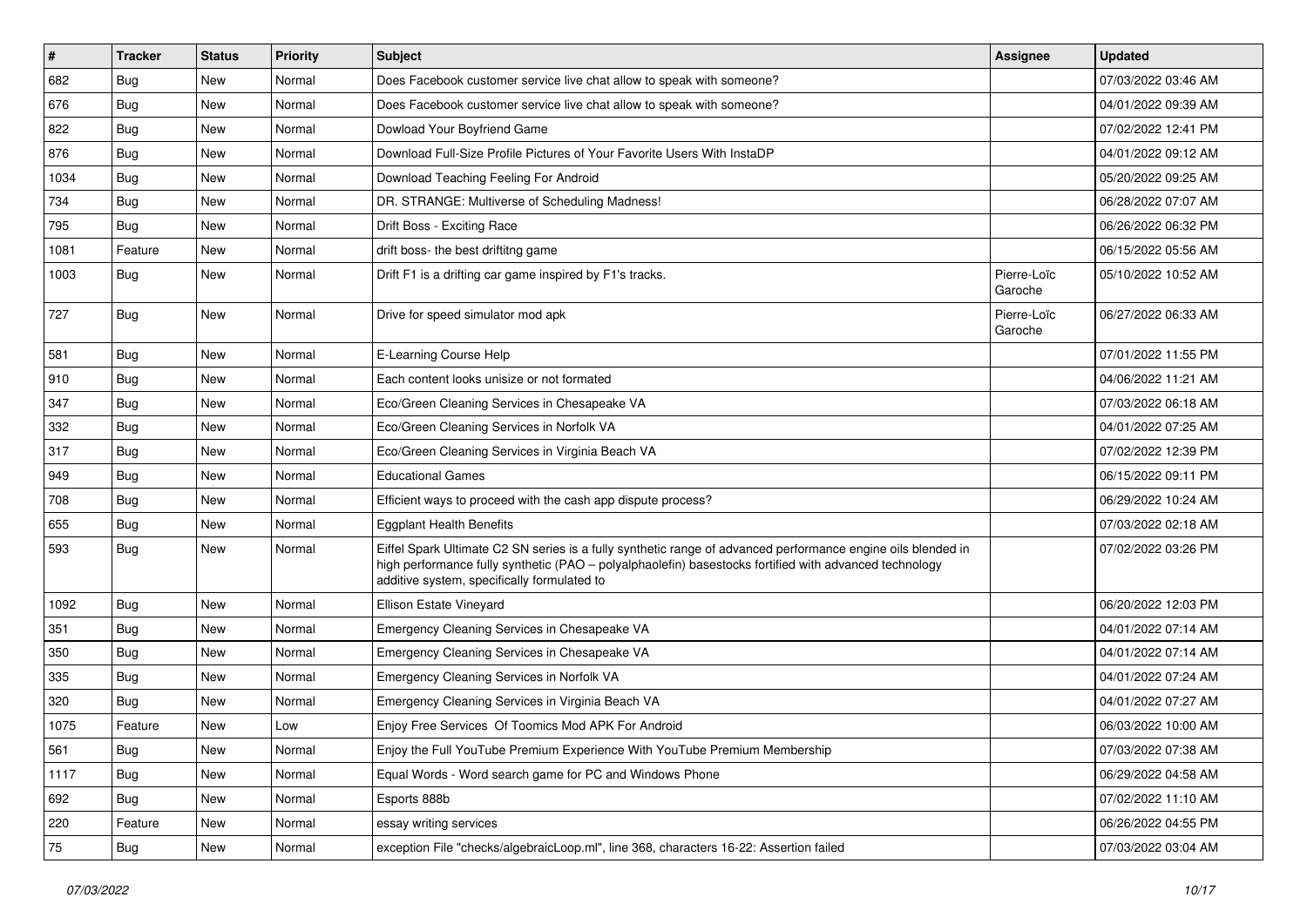| $\pmb{\#}$ | <b>Tracker</b> | <b>Status</b> | <b>Priority</b> | Subject                                                         | <b>Assignee</b>        | <b>Updated</b>      |
|------------|----------------|---------------|-----------------|-----------------------------------------------------------------|------------------------|---------------------|
| 877        | Feature        | New           | Normal          | <b>Exness Broker Review</b>                                     |                        | 04/01/2022 09:12 AM |
| 573        | <b>Bug</b>     | New           | Normal          | Experimente lo mejor en la aplicación Apk de juegos gratis      |                        | 06/29/2022 05:48 PM |
| 92         | Bug            | New           | High            | expression should have been normalized in EMF backend           | Pierre-Loïc<br>Garoche | 07/03/2022 05:20 AM |
| 135        | Bug            | New           | Normal          | factspress                                                      |                        | 04/01/2022 07:52 AM |
| 258        | <b>Bug</b>     | New           | Normal          | Fake Nike Dunk High AMBUSH Deep Royal                           |                        | 07/03/2022 07:39 AM |
| 497        | Bug            | New           | Normal          | Fake Nike Dunk Low Off-White Lot 50                             |                        | 07/02/2022 06:41 PM |
| 256        | <b>Bug</b>     | New           | Normal          | <b>Fake Travis Scott Shoes</b>                                  |                        | 04/01/2022 08:12 AM |
| 977        | <b>Bug</b>     | New           | Normal          | Fans of the Old Country will like this book.                    |                        | 06/26/2022 05:54 AM |
| 511        | Feature        | New           | Normal          | Fashion                                                         | Anonymous              | 06/30/2022 09:26 PM |
| 510        | Feature        | New           | Normal          | Fashion                                                         | Anonymous              | 07/03/2022 07:04 AM |
| 509        | Feature        | New           | Normal          | Fashion                                                         | Anonymous              | 07/03/2022 04:58 AM |
| 272        | Feature        | New           | Normal          | Fashion                                                         |                        | 06/27/2022 03:53 PM |
| 271        | Feature        | New           | Normal          | Fashion                                                         |                        | 07/02/2022 01:43 PM |
| 268        | <b>Bug</b>     | New           | Normal          | Fashionj                                                        |                        | 04/01/2022 08:20 AM |
| 154        | <b>Bug</b>     | New           | Normal          | fdgyyrut gyrtrw                                                 |                        | 06/27/2022 01:21 AM |
| 915        | <b>Bug</b>     | <b>New</b>    | Normal          | Finance dissertation writing                                    |                        | 04/07/2022 09:22 AM |
| 1091       | Bug            | New           | Normal          | Find family fun indoors and outdoors in the Jungfrau Region     |                        | 06/14/2022 09:33 AM |
| 985        | <b>Bug</b>     | New           | Normal          | Find out the vitality of Facebook Phone Number:                 |                        | 06/27/2022 05:39 AM |
| 316        | Bug            | New           | Normal          | Finden Sie den besten Klingelton für Ihr Telefon                |                        | 07/02/2022 04:37 AM |
| 983        | <b>Bug</b>     | New           | Normal          | Finding issue in tekken 3 game?                                 |                        | 06/28/2022 03:26 AM |
| 214        | Feature        | New           | Normal          | Five Christmas Apps For Apple Users                             |                        | 07/02/2022 08:23 PM |
| 982        | Bug            | New           | Normal          | Five sites that let you download free scenarios for your iPhone |                        | 05/07/2022 09:34 PM |
| 213        | <b>Bug</b>     | New           | Normal          | fix HP Notebook Missing Operating System Error Message          |                        | 04/01/2022 08:53 AM |
| 1133       | <b>Bug</b>     | New           | Normal          | Flagle, what is it?                                             |                        | 06/30/2022 10:37 AM |
| 1017       | Feature        | New           | Normal          | fleeing the complex                                             | Hamza<br>Bourbouh      | 05/13/2022 06:33 AM |
| 475        | <b>Bug</b>     | New           | Normal          | Floor Cleaning Arlington MA                                     |                        | 06/29/2022 05:53 PM |
| 411        | Bug            | New           | Normal          | Floor Cleaning Boston MA                                        |                        | 04/01/2022 07:47 AM |
| 427        | <b>Bug</b>     | New           | Normal          | Floor Cleaning Brookline MA                                     |                        | 04/01/2022 07:46 AM |
| 460        | Bug            | New           | Normal          | Floor Cleaning Medford MA                                       |                        | 07/02/2022 08:40 AM |
| 436        | <b>Bug</b>     | New           | Normal          | Floor Cleaning Newton MA                                        |                        | 04/01/2022 07:50 AM |
| 452        | <b>Bug</b>     | New           | Normal          | Floor Cleaning Quincy MA                                        |                        | 04/01/2022 07:48 AM |
| 419        | <b>Bug</b>     | New           | Normal          | Floor Cleaning Somerville MA                                    |                        | 04/01/2022 07:46 AM |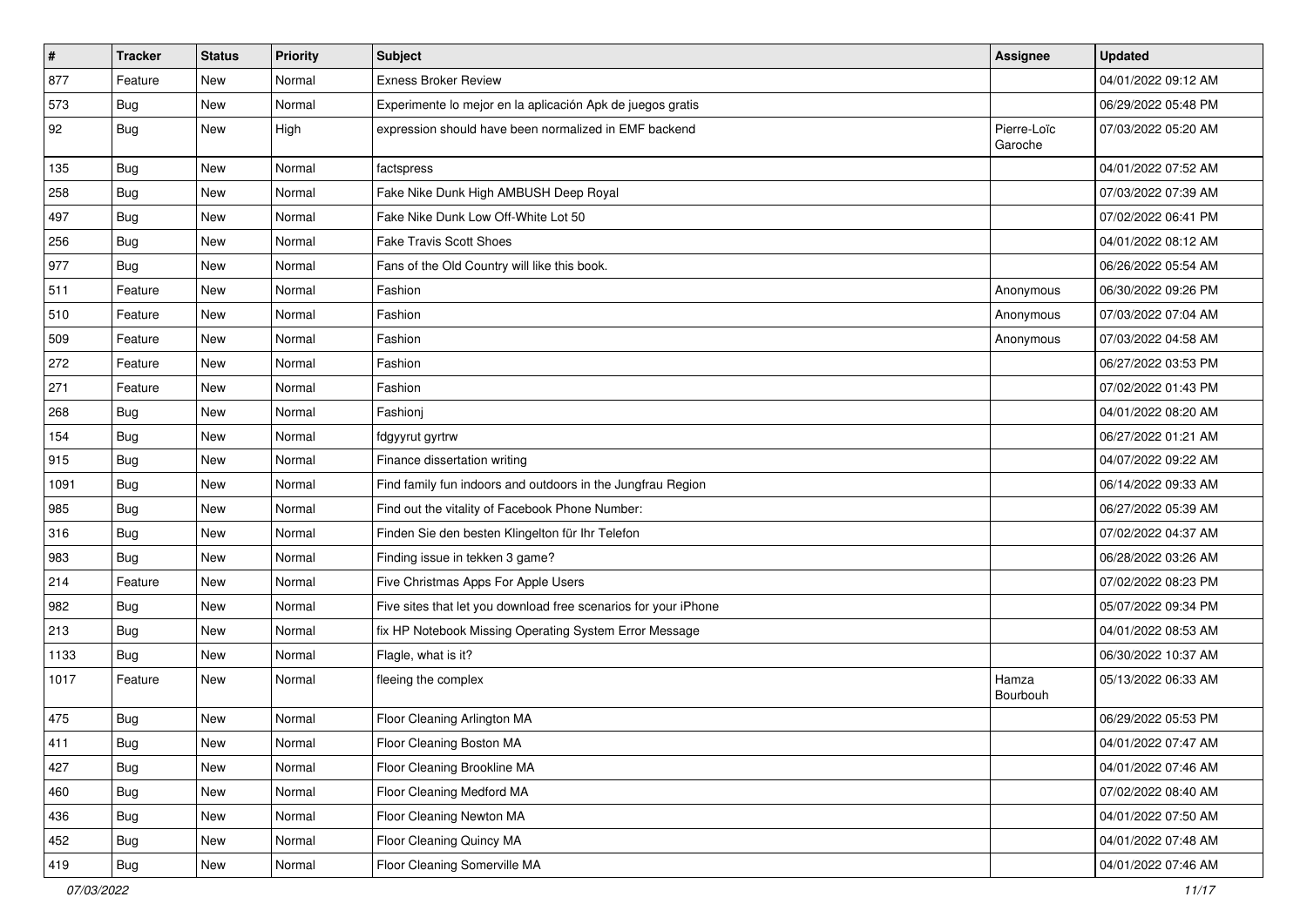| #    | <b>Tracker</b> | <b>Status</b> | Priority | <b>Subject</b>                                               | <b>Assignee</b>        | <b>Updated</b>      |
|------|----------------|---------------|----------|--------------------------------------------------------------|------------------------|---------------------|
| 444  | <b>Bug</b>     | New           | Normal   | Floor Cleaning Watertown MA                                  |                        | 04/01/2022 07:49 AM |
| 468  | <b>Bug</b>     | New           | Normal   | Floor Cleaning Westchester MA                                |                        | 06/27/2022 02:41 AM |
| 473  | <b>Bug</b>     | New           | Normal   | Floor Stripping Arlington MA                                 |                        | 06/29/2022 09:20 PM |
| 409  | <b>Bug</b>     | New           | Normal   | Floor Stripping Boston MA                                    |                        | 04/01/2022 07:47 AM |
| 425  | Bug            | New           | Normal   | Floor Stripping Brookline MA                                 |                        | 04/01/2022 07:45 AM |
| 458  | <b>Bug</b>     | New           | Normal   | Floor Stripping Medford MA                                   |                        | 04/01/2022 07:32 AM |
| 434  | <b>Bug</b>     | New           | Normal   | Floor Stripping Newton MA                                    |                        | 04/01/2022 07:50 AM |
| 450  | <b>Bug</b>     | New           | Normal   | Floor Stripping Quincy MA                                    |                        | 07/03/2022 12:42 AM |
| 417  | <b>Bug</b>     | New           | Normal   | Floor Stripping Somerville MA                                |                        | 04/01/2022 07:46 AM |
| 442  | Bug            | New           | Normal   | Floor Stripping Watertown MA                                 |                        | 04/01/2022 07:49 AM |
| 466  | <b>Bug</b>     | New           | Normal   | Floor Stripping Westchester MA                               |                        | 07/02/2022 12:03 AM |
| 474  | Bug            | New           | Normal   | Floor Waxing Arlington MA                                    |                        | 07/02/2022 03:03 PM |
| 410  | <b>Bug</b>     | New           | Normal   | Floor Waxing Boston MA                                       |                        | 04/01/2022 07:47 AM |
| 426  | <b>Bug</b>     | New           | Normal   | Floor Waxing Brookline MA                                    |                        | 04/01/2022 07:49 AM |
| 459  | <b>Bug</b>     | New           | Normal   | Floor Waxing Medford MA                                      |                        | 04/01/2022 07:32 AM |
| 435  | <b>Bug</b>     | New           | Normal   | Floor Waxing Newton MA                                       |                        | 04/01/2022 07:50 AM |
| 451  | <b>Bug</b>     | New           | Normal   | Floor Waxing Quincy MA                                       |                        | 04/01/2022 07:48 AM |
| 418  | <b>Bug</b>     | New           | Normal   | Floor Waxing Somerville MA                                   |                        | 04/01/2022 07:46 AM |
| 443  | Bug            | New           | Normal   | Floor Waxing Watertown MA                                    |                        | 04/01/2022 07:51 AM |
| 467  | <b>Bug</b>     | New           | Normal   | Floor Waxing Westchester MA                                  |                        | 04/01/2022 07:31 AM |
| 253  | <b>Bug</b>     | New           | Normal   | Florence Lawrence                                            |                        | 07/02/2022 07:16 PM |
| 232  | <b>Bug</b>     | New           | Normal   | FM whatsapp messaging app.                                   |                        | 06/27/2022 10:04 AM |
| 956  | Bug            | New           | Normal   | FNF Free Mods Online                                         |                        | 06/25/2022 09:59 PM |
| 774  | <b>Bug</b>     | New           | Normal   | Follow proper initiatives                                    |                        | 07/01/2022 04:41 PM |
| 765  | Bug            | New           | Normal   | Follow proper initiatives to check my cash app               |                        | 07/02/2022 03:41 PM |
| 590  | Bug            | New           | Normal   | Follow proper initiatives to check my cash app card balance: |                        | 07/02/2022 09:21 PM |
| 577  | <b>Bug</b>     | New           | Normal   | Follow these easy steps to make Admiral Casino Login         |                        | 07/02/2022 12:10 AM |
| 1100 | Feature        | New           | Low      | Food Products                                                | Pierre-Loïc<br>Garoche | 06/28/2022 09:40 AM |
| 703  | Bug            | New           | Normal   | For real-time help, dial Facebook customer service number    |                        | 07/02/2022 07:08 PM |
| 157  | Bug            | New           | Normal   | Forget cash app pin                                          |                        | 07/03/2022 03:56 AM |
| 515  | <b>Bug</b>     | New           | Normal   | Fragment Nike Dunk High Tokyo Fake                           |                        | 07/03/2022 03:44 AM |
| 979  | <b>Bug</b>     | New           | Normal   | Free Gas Cards for the Unemployed                            |                        | 06/25/2022 09:02 PM |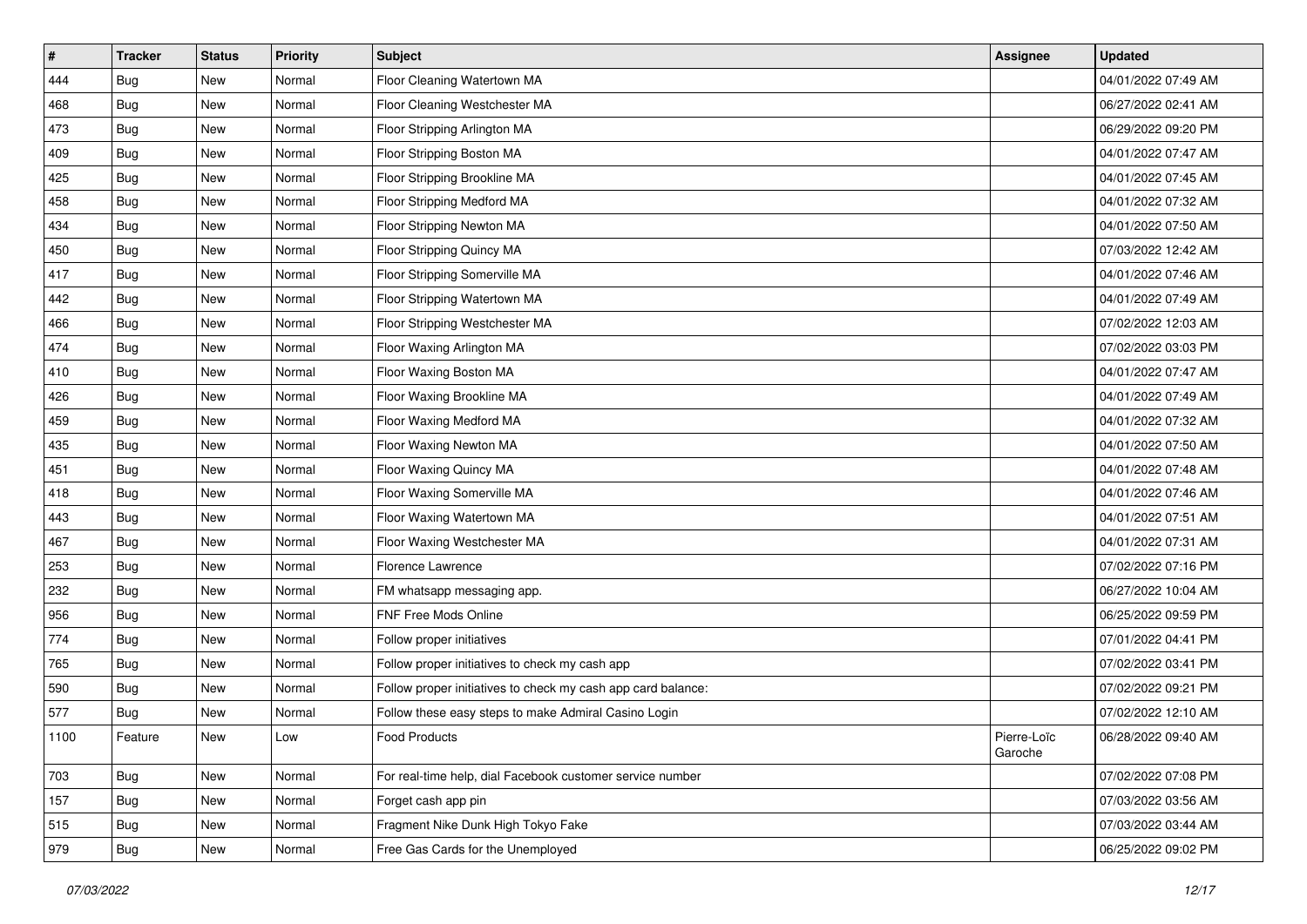| $\sharp$ | <b>Tracker</b> | <b>Status</b> | <b>Priority</b> | Subject                                                                                | <b>Assignee</b> | <b>Updated</b>      |
|----------|----------------|---------------|-----------------|----------------------------------------------------------------------------------------|-----------------|---------------------|
| 980      | <b>Bug</b>     | New           | Normal          | Free Gas Cards for the Unemployed                                                      |                 | 06/28/2022 02:54 PM |
| 973      | Feature        | New           | Normal          | Free NFL Streaming Sites                                                               |                 | 06/28/2022 06:27 AM |
| 219      | Bug            | New           | Normal          | Free Ringtones for Cell Phones.                                                        |                 | 07/03/2022 05:00 AM |
| 781      | Bug            | New           | Normal          | Free Whatsapp Group to Join                                                            |                 | 07/02/2022 07:28 AM |
| 923      | Bug            | New           | Normal          | frenchies for sale                                                                     |                 | 04/11/2022 02:35 PM |
| 957      | <b>Bug</b>     | New           | Normal          | From Where I Can Get Cheap Writing Services?                                           |                 | 04/20/2022 05:06 AM |
| 789      | Bug            | New           | Normal          | Full version                                                                           |                 | 07/02/2022 05:41 PM |
| 393      | <b>Bug</b>     | New           | Normal          | Furniture Assembly Services in Annapolis MD                                            |                 | 04/01/2022 07:16 AM |
| 369      | Bug            | New           | Normal          | Furniture Assembly Services in Arlington County VA                                     |                 | 04/01/2022 07:12 AM |
| 357      | Bug            | New           | Normal          | Furniture Assembly Services in Baltimore MD                                            |                 | 04/01/2022 07:12 AM |
| 375      | <b>Bug</b>     | New           | Normal          | Furniture Assembly Services in Fairfax VA                                              |                 | 04/01/2022 07:18 AM |
| 405      | Bug            | New           | Normal          | Furniture Assembly Services in Gaithersburg MD                                         |                 | 04/01/2022 07:47 AM |
| 381      | Bug            | New           | Normal          | Furniture Assembly Services in McLean VA                                               |                 | 04/01/2022 07:17 AM |
| 399      | Bug            | New           | Normal          | Furniture Assembly Services in Potomac MD                                              |                 | 04/01/2022 07:15 AM |
| 387      | <b>Bug</b>     | New           | Normal          | Furniture Assembly Services in Sterling VA                                             |                 | 04/01/2022 07:18 AM |
| 363      | Bug            | New           | Normal          | Furniture Assembly Services in Washington DC                                           |                 | 04/01/2022 07:13 AM |
| 849      | Bug            | New           | Normal          | FutEmax App Apk - Watch Soccer, Fantasy Football, And More On Your Mobile Device       |                 | 04/01/2022 09:04 AM |
| 683      | Feature        | New           | Normal          | Game creation                                                                          |                 | 07/01/2022 02:36 AM |
| 1053     | Bug            | New           | Normal          | Game Geometry Dash                                                                     |                 | 05/26/2022 11:30 AM |
| 1118     | Bug            | New           | Normal          | Gameplay Minecraft                                                                     |                 | 06/27/2022 10:33 AM |
| 412      | <b>Bug</b>     | New           | Normal          | Germs Removal Boston MA                                                                |                 | 04/01/2022 07:47 AM |
| 429      | Bug            | New           | Normal          | Germs Removal Brookline MA                                                             |                 | 04/01/2022 07:51 AM |
| 428      | Bug            | New           | Normal          | Germs Removal Brookline MA                                                             |                 | 04/01/2022 07:47 AM |
| 461      | <b>Bug</b>     | New           | Normal          | Germs Removal Medford MA                                                               |                 | 07/02/2022 12:30 AM |
| 437      | Bug            | New           | Normal          | Germs Removal Newton MA                                                                |                 | 04/01/2022 07:50 AM |
| 453      | Bug            | New           | Normal          | Germs Removal Quincy MA                                                                |                 | 04/01/2022 07:48 AM |
| 420      | <b>Bug</b>     | New           | Normal          | Germs Removal Somerville MA                                                            |                 | 04/01/2022 07:46 AM |
| 445      | i Bug          | New           | Normal          | Germs Removal Watertown MA                                                             |                 | 04/01/2022 07:49 AM |
| 469      | <b>Bug</b>     | New           | Normal          | Germs Removal Westchester MA                                                           |                 | 07/02/2022 06:25 AM |
| 641      | <b>Bug</b>     | New           | Normal          | Get Best Economics Dissertation Writing Service                                        |                 | 06/25/2022 10:04 AM |
| 489      | <b>Bug</b>     | New           | Normal          | Get cash app refund instantly if sent to the wrong person                              |                 | 07/03/2022 04:42 AM |
| 959      | Bug            | New           | Normal          | Get connected with cash app team-How to get money off cash app at walmart without card |                 | 06/27/2022 08:52 AM |
| 732      | <b>Bug</b>     | New           | Normal          | Get rectifications steps about why cash app transfer failed                            |                 | 06/26/2022 03:28 PM |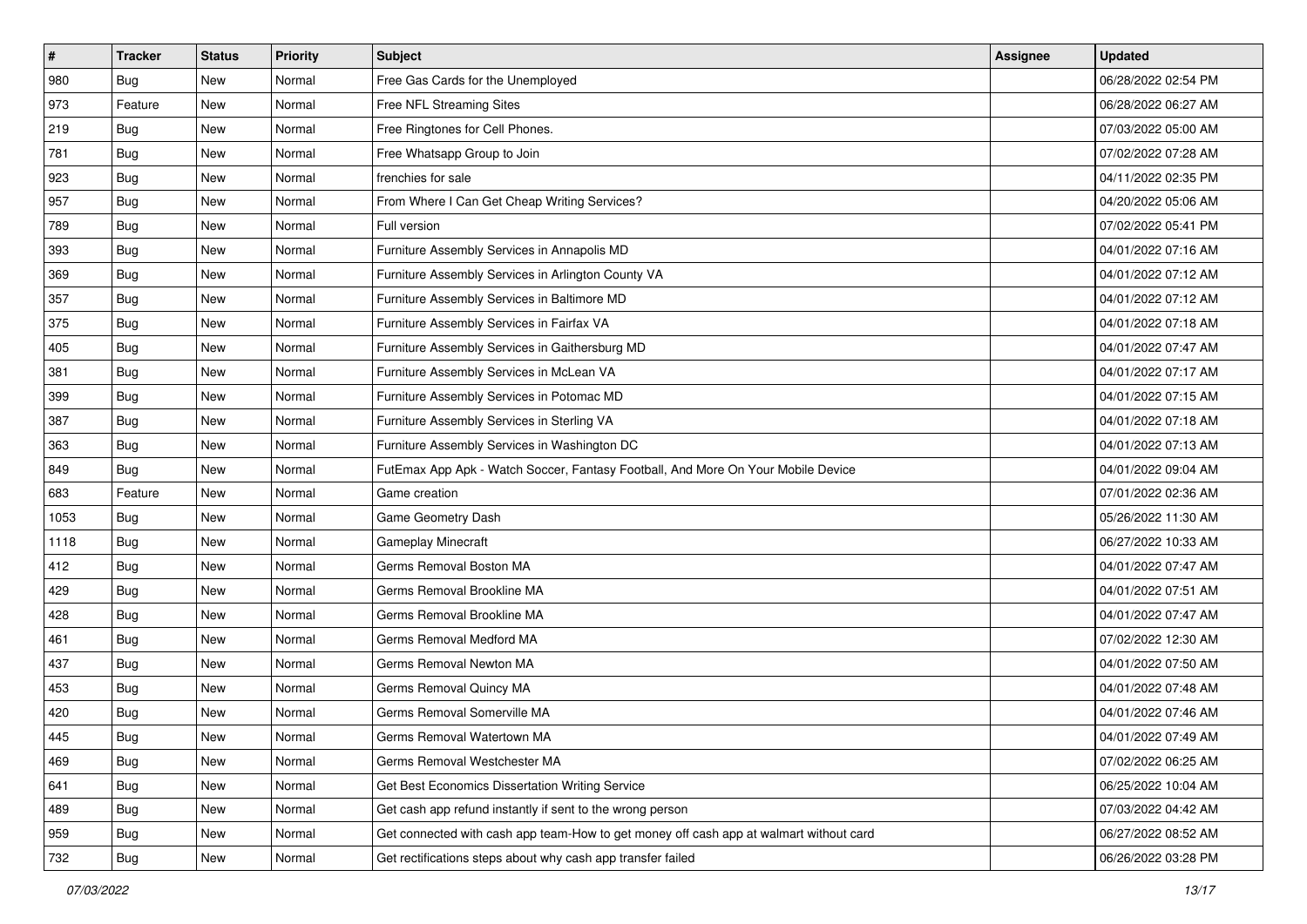| $\pmb{\#}$ | <b>Tracker</b> | <b>Status</b> | <b>Priority</b> | <b>Subject</b>                                                              | Assignee               | <b>Updated</b>      |
|------------|----------------|---------------|-----------------|-----------------------------------------------------------------------------|------------------------|---------------------|
| 547        | Bug            | New           | Normal          | Get rid of the issue of cash app down by calling experts.                   |                        | 07/02/2022 12:17 AM |
| 543        | Feature        | New           | Normal          | Get tech assistance with customer support on ATT Yahoo email login issue.   |                        | 07/01/2022 11:47 PM |
| 668        | Bug            | New           | Normal          | Get to know Cash App Refund Process here                                    |                        | 06/29/2022 07:21 AM |
| 535        | <b>Bug</b>     | New           | Normal          | Getting Tangled Problems When You Try To Apply For Cash App Delete Account  | Christophe<br>Garion   | 06/26/2022 04:51 PM |
| 162        | <b>Bug</b>     | New           | Normal          | gfyuik9                                                                     | Hamza<br>Bourbouh      | 04/01/2022 08:01 AM |
| 120        | Bug            | New           | Normal          | ghfitkx                                                                     | Pierre-Loïc<br>Garoche | 07/03/2022 05:04 AM |
| 806        | Feature        | New           | Normal          | Go everywhere thanks to mapquest driving directions                         |                        | 07/03/2022 01:42 AM |
| 965        | Bug            | New           | Normal          | Go with cash app customer service to know where I can load my cash app card |                        | 06/28/2022 04:30 AM |
| 118        | <b>Bug</b>     | New           | Normal          | golf                                                                        | Anonymous              | 07/01/2022 11:12 PM |
| 903        | Feature        | New           | Normal          | Good game                                                                   |                        | 04/11/2022 08:39 AM |
| 892        | Bug            | New           | Normal          | Good game                                                                   |                        | 07/01/2022 10:25 AM |
| 901        | Feature        | New           | Normal          | good game ever                                                              |                        | 07/02/2022 11:59 PM |
| 900        | Feature        | New           | Normal          | good game ever                                                              |                        | 04/02/2022 11:59 AM |
| 834        | Bug            | New           | Normal          | Grasp the secret to relieve stress and fatigue                              |                        | 04/01/2022 08:57 AM |
| 1140       | Feature        | New           | Normal          | GTA San Andreas Mod Apk                                                     |                        | 07/02/2022 04:59 AM |
| 1139       | Feature        | New           | Normal          | GTA San Andreas Mod Apk                                                     |                        | 07/02/2022 04:58 AM |
| 1138       | Feature        | New           | Normal          | GTA San Andreas Mod Apk                                                     |                        | 07/02/2022 04:56 AM |
| 818        | Bug            | New           | Normal          | Have you ever played a basketball game?                                     | Corentin<br>Lauverjat  | 04/01/2022 08:55 AM |
| 285        | Bug            | New           | Normal          | Have you ever written an essay?                                             |                        | 07/03/2022 06:16 AM |
| 137        | Bug            | New           | Normal          | hcbets                                                                      |                        | 04/01/2022 07:52 AM |
| 177        | Feature        | New           | Normal          | HD lace silky straight human hair wig                                       |                        | 04/01/2022 08:41 AM |
| 492        | Bug            | New           | Normal          | HD Streamz MOD APK v3.5.5 (Keine Werbung)                                   |                        | 07/03/2022 03:14 AM |
| 295        | Bug            | New           | Normal          | Headliner Repair Services in Jonesboro GA                                   |                        | 04/01/2022 07:21 AM |
| 305        | <b>Bug</b>     | New           | Normal          | Headliner Repair Services in Norcross GA                                    |                        | 04/01/2022 07:19 AM |
| 1088       | <b>Bug</b>     | New           | Normal          | Health And Fitness Tips 2022                                                | Pierre-Loïc<br>Garoche | 06/20/2022 06:42 AM |
| 182        | Bug            | New           | Normal          | <b>Healthcare Custom Writing Services</b>                                   |                        | 07/02/2022 06:37 AM |
| 181        | Bug            | New           | Normal          | <b>Healthcare Custom Writing Services</b>                                   |                        | 07/02/2022 03:33 PM |
| 627        | Bug            | New           | Normal          | <b>HELO</b>                                                                 |                        | 07/02/2022 07:09 AM |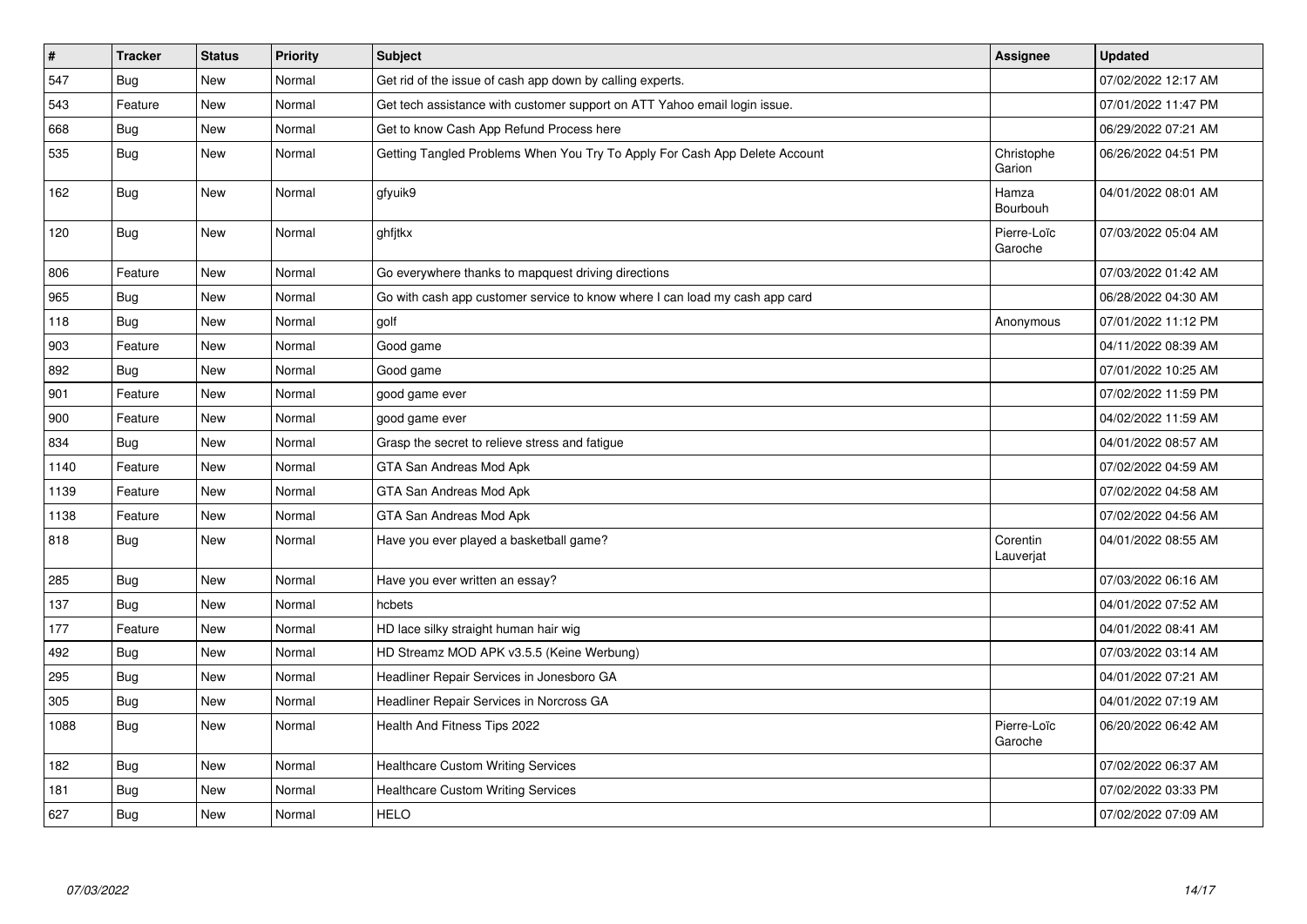| #    | <b>Tracker</b> | <b>Status</b> | Priority | Subject                                                                                                                                                                                                                                           | Assignee               | <b>Updated</b>      |
|------|----------------|---------------|----------|---------------------------------------------------------------------------------------------------------------------------------------------------------------------------------------------------------------------------------------------------|------------------------|---------------------|
| 544  | <b>Bug</b>     | New           | Normal   | Hey! I had a very cool idea to order our general picture on canvas for my family as a gift. But couldn't find a<br>good one. Once my friend advised me this article in which I found what I was looking for and gave a cool gift to<br>my family. |                        | 06/27/2022 04:10 AM |
| 187  | Bug            | New           | Normal   | High Quality Replic 350 V2 Carbon                                                                                                                                                                                                                 |                        | 04/01/2022 08:40 AM |
| 508  | <b>Bug</b>     | New           | Normal   | hire a professional dissertation help                                                                                                                                                                                                             |                        | 07/03/2022 06:04 AM |
| 195  | Bug            | New           | Normal   | homoeobazaar                                                                                                                                                                                                                                      |                        | 04/01/2022 08:23 AM |
| 186  | Feature        | New           | Normal   | homoeobazaar                                                                                                                                                                                                                                      |                        | 06/28/2022 04:29 PM |
| 180  | Feature        | New           | Normal   | homoeobazaar                                                                                                                                                                                                                                      |                        | 07/03/2022 06:30 AM |
| 196  | Bug            | New           | Normal   | Homoeobazaar For Homeopathy Medicines                                                                                                                                                                                                             |                        | 07/03/2022 01:07 AM |
| 671  | <b>Bug</b>     | New           | Normal   | Hot games                                                                                                                                                                                                                                         | Pierre-Loïc<br>Garoche | 07/02/2022 07:17 PM |
| 274  | Bug            | New           | Normal   | How AI is transforming coupon marketing campaigns?                                                                                                                                                                                                | Anonymous              | 06/27/2022 01:54 PM |
| 919  | Feature        | New           | Normal   | How can I check my Cash App card balance by dialing a number?                                                                                                                                                                                     |                        | 04/10/2022 09:07 AM |
| 589  | <b>Bug</b>     | New           | Normal   | How can I get the cash app phone number of customer support?                                                                                                                                                                                      |                        | 06/30/2022 12:20 AM |
| 631  | <b>Bug</b>     | New           | Normal   | How Can I Load Cash App Card at Walmart straight away?                                                                                                                                                                                            |                        | 06/26/2022 04:07 PM |
| 630  | Bug            | New           | Normal   | How Can I Load Cash App Card at Walmart straight away?                                                                                                                                                                                            |                        | 06/26/2022 12:04 AM |
| 629  | Bug            | New           | Normal   | How Can I Load Cash App Card at Walmart straight away?                                                                                                                                                                                            |                        | 07/02/2022 02:14 AM |
| 933  | Bug            | New           | Normal   | How Can I Watch Movies on My Mobile Phone                                                                                                                                                                                                         |                        | 06/24/2022 12:55 AM |
| 706  | Bug            | New           | Normal   | How Can You Cancel A Cash App Payment Without Any Prior Information?                                                                                                                                                                              |                        | 06/26/2022 09:13 AM |
| 501  | <b>Bug</b>     | New           | Normal   | How Do I Annihilate Cash App Transfer Failed Problems Effectively                                                                                                                                                                                 | Pierre-Loïc<br>Garoche | 07/03/2022 01:26 AM |
| 815  | <b>Bug</b>     | New           | Normal   | how do i call cash app customer service                                                                                                                                                                                                           | Xavier Thirioux        | 07/02/2022 08:36 AM |
| 971  | Bug            | New           | Normal   | How Do I Check Balance On Cash App Card With Optimum Ease?                                                                                                                                                                                        |                        | 06/27/2022 08:16 PM |
| 783  | Bug            | New           | Normal   | How Do I Determine The Reasons And Solutions To Fix Cash App Transfer Failed?                                                                                                                                                                     |                        | 07/03/2022 07:06 AM |
| 1106 | Bug            | New           | Normal   | How Do I Get Cash App ++ Without Confronting Any Technical Glitches?                                                                                                                                                                              |                        | 06/25/2022 09:53 PM |
| 719  | Bug            | New           | Normal   | How Do I Send \$5000 Through Cash App Account With Ease?                                                                                                                                                                                          |                        | 07/02/2022 01:37 AM |
| 758  | <b>Bug</b>     | New           | Normal   | How Do I Study Consistently For Hours?                                                                                                                                                                                                            |                        | 06/27/2022 12:49 AM |
| 737  | Bug            | New           | Normal   | How Do I Talk To A Live Person At Facebook If Anything Is Doubtful?                                                                                                                                                                               |                        | 06/27/2022 09:59 PM |
| 1087 | <b>Bug</b>     | New           | Normal   | How do new writers start out?                                                                                                                                                                                                                     |                        | 06/29/2022 10:43 AM |
| 796  | Bug            | New           | Normal   | How Does Cash App ++ actually work and What is the process of it                                                                                                                                                                                  |                        | 07/02/2022 11:27 PM |
| 720  | <b>Bug</b>     | New           | Normal   | How does Cash App Phone Number provide a quick treatment?                                                                                                                                                                                         |                        | 07/02/2022 07:37 PM |
| 524  | <b>Bug</b>     | New           | Normal   | How Does Google Account Recovery Work If Your Account Is Hacked?                                                                                                                                                                                  |                        | 07/02/2022 11:49 PM |
| 733  | <b>Bug</b>     | New           | Normal   | How does one go about getting a book deal?                                                                                                                                                                                                        |                        | 06/28/2022 06:35 PM |
| 594  | Feature        | New           | Normal   | How does research proposal help online make it easy for me?                                                                                                                                                                                       |                        | 07/02/2022 03:15 PM |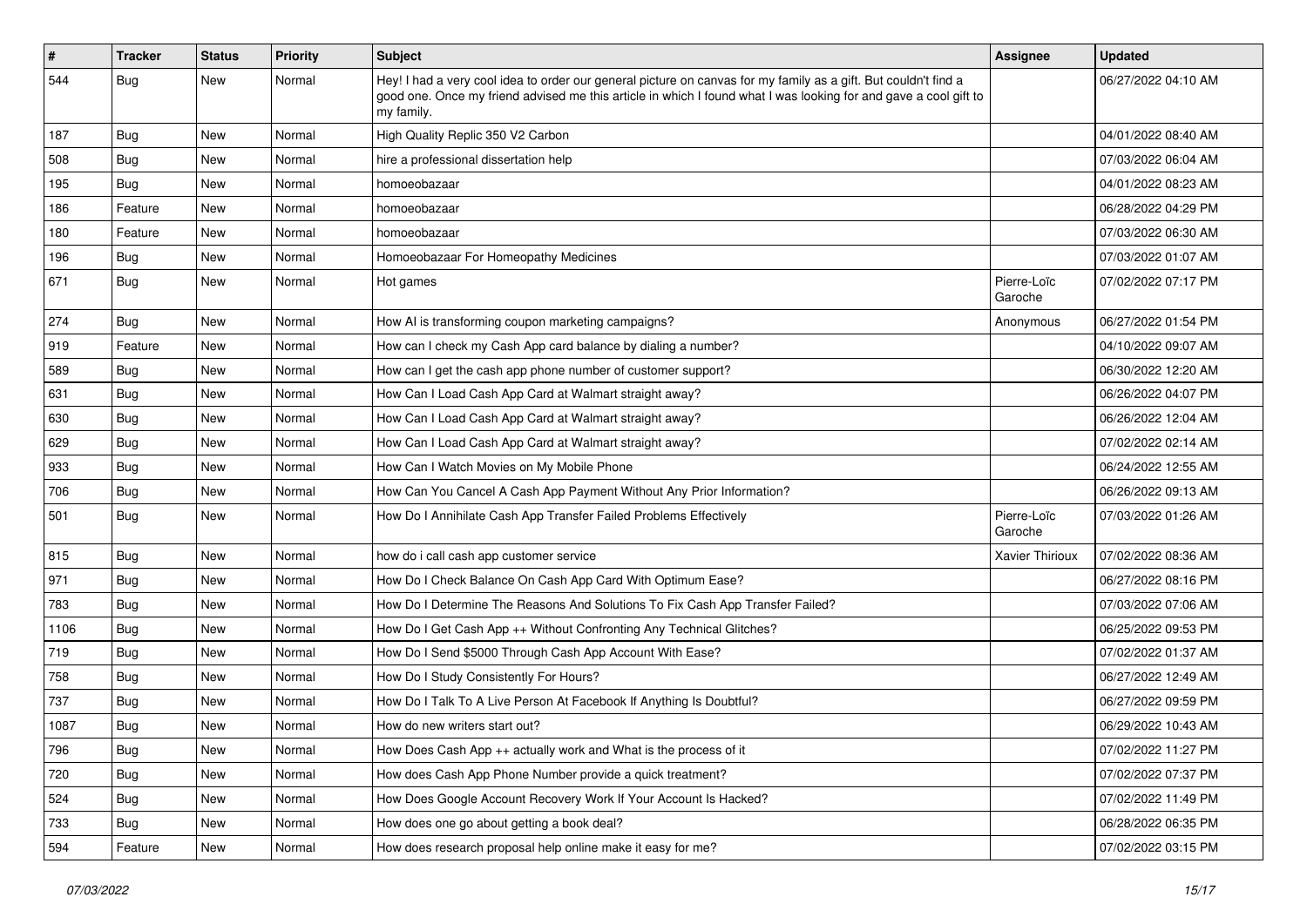| $\vert$ # | <b>Tracker</b> | <b>Status</b> | <b>Priority</b> | Subject                                                                          | <b>Assignee</b>        | <b>Updated</b>      |
|-----------|----------------|---------------|-----------------|----------------------------------------------------------------------------------|------------------------|---------------------|
| 928       | <b>Bug</b>     | New           | Normal          | How Does Sutton Bank Cash App Customer Service Help In Answering Your Questions? |                        | 04/12/2022 11:36 AM |
| 215       | <b>Bug</b>     | New           | Normal          | How For Top Level Cell Phone For You                                             |                        | 06/27/2022 09:19 PM |
| 212       | Feature        | New           | Normal          | How good is the market for gaming mobile apps at the moment?                     |                        | 05/17/2022 11:09 AM |
| 633       | Bug            | New           | Normal          | How i can i solve my issue                                                       |                        | 04/01/2022 09:38 AM |
| 742       | Bug            | New           | Normal          | How Long Does Cash App Support Take To Respond For A Better Support?             |                        | 06/25/2022 11:00 PM |
| 916       | <b>Bug</b>     | New           | Normal          | How long does it take to write a book?                                           |                        | 04/07/2022 12:15 PM |
| 955       | Bug            | New           | Normal          | How Long Does Verification Take On Cash App If You Apply For The Verification?   | Christophe<br>Garion   | 06/25/2022 10:50 PM |
| 571       | <b>Bug</b>     | New           | Normal          | How may the Cash app dispute your trade?                                         | Pierre-Loïc<br>Garoche | 07/02/2022 11:09 AM |
| 738       | Bug            | New           | Normal          | How Much Amount Do I Get Using The Referral Code For Cash App?                   |                        | 06/27/2022 03:58 PM |
| 217       | Bug            | New           | Normal          | How this service matter most?                                                    |                        | 07/01/2022 03:35 PM |
| 1115      | Bug            | New           | Normal          | How to access your saved favorite Tiktok                                         |                        | 06/28/2022 03:59 PM |
| 784       | <b>Bug</b>     | New           | Normal          | How To Add Money On Cash App Card And Check The Funds?                           |                        | 07/02/2022 08:11 AM |
| 762       | Bug            | New           | Normal          | How To Add Money To A Cash App Card If Struggling With Low Amount?               |                        | 06/29/2022 10:53 AM |
| 678       | Bug            | New           | Normal          | How to be a winner in buidnow gg                                                 |                        | 07/02/2022 01:45 PM |
| 972       | <b>Bug</b>     | New           | Normal          | How To Borrow Money From The Cash App? Get To Know About The Same                |                        | 04/25/2022 07:30 AM |
| 852       | <b>Bug</b>     | New           | Normal          | How to cancel your French Bee flight within 24 hours?                            |                        | 04/01/2022 09:13 AM |
| 882       | Bug            | New           | Normal          | How to change bank account on cash app?                                          |                        | 04/01/2022 09:16 AM |
| 906       | Bug            | New           | Normal          | How To Change Cash App From Business To Personal Account For Any Reasons?        |                        | 04/04/2022 09:57 AM |
| 1009      | Bug            | New           | Normal          | How to change routing number on Cash App?                                        |                        | 05/11/2022 07:13 AM |
| 1025      | Bug            | New           | Normal          | how to change the logo in wordpress                                              |                        | 06/25/2022 06:20 PM |
| 518       | Bug            | New           | Normal          | How To Check The Balance Of Cash App Account By Taking Cash App Support?         |                        | 07/01/2022 01:39 AM |
| 536       | Bug            | New           | Normal          | How to check the balance on the cash app card                                    | Hamza<br>Bourbouh      | 07/02/2022 11:41 PM |
| 1024      | Bug            | New           | Normal          | How to choose the right broker                                                   |                        | 06/25/2022 06:23 PM |
| 533       | Bug            | New           | Normal          | How to complete the homework assignments in economics in the easiest way?        |                        | 06/30/2022 07:33 PM |
| 229       | Feature        | New           | Normal          | How To Delete Cash App Account? - Check Out the Steps In Detail                  |                        | 06/28/2022 07:06 PM |
| 1101      | <b>Bug</b>     | New           | Normal          | How to Delete Cash App History at once?                                          |                        | 06/27/2022 01:33 PM |
| 1064      | Bug            | New           | Normal          | How to delete Cash App history?                                                  | Pierre-Loïc<br>Garoche | 06/11/2022 10:29 AM |
| 976       | <b>Bug</b>     | New           | Normal          | How to delete the cash app account history right now?                            | Hamza<br>Bourbouh      | 06/28/2022 11:22 AM |
| 697       | <b>Bug</b>     | New           | Normal          | How to Descargar Pura TV For Android                                             |                        | 07/02/2022 11:53 AM |
| 984       | <b>Bug</b>     | New           | Normal          | How to disable, permanently delete Twitter account on phone, PC                  |                        | 06/26/2022 08:28 AM |